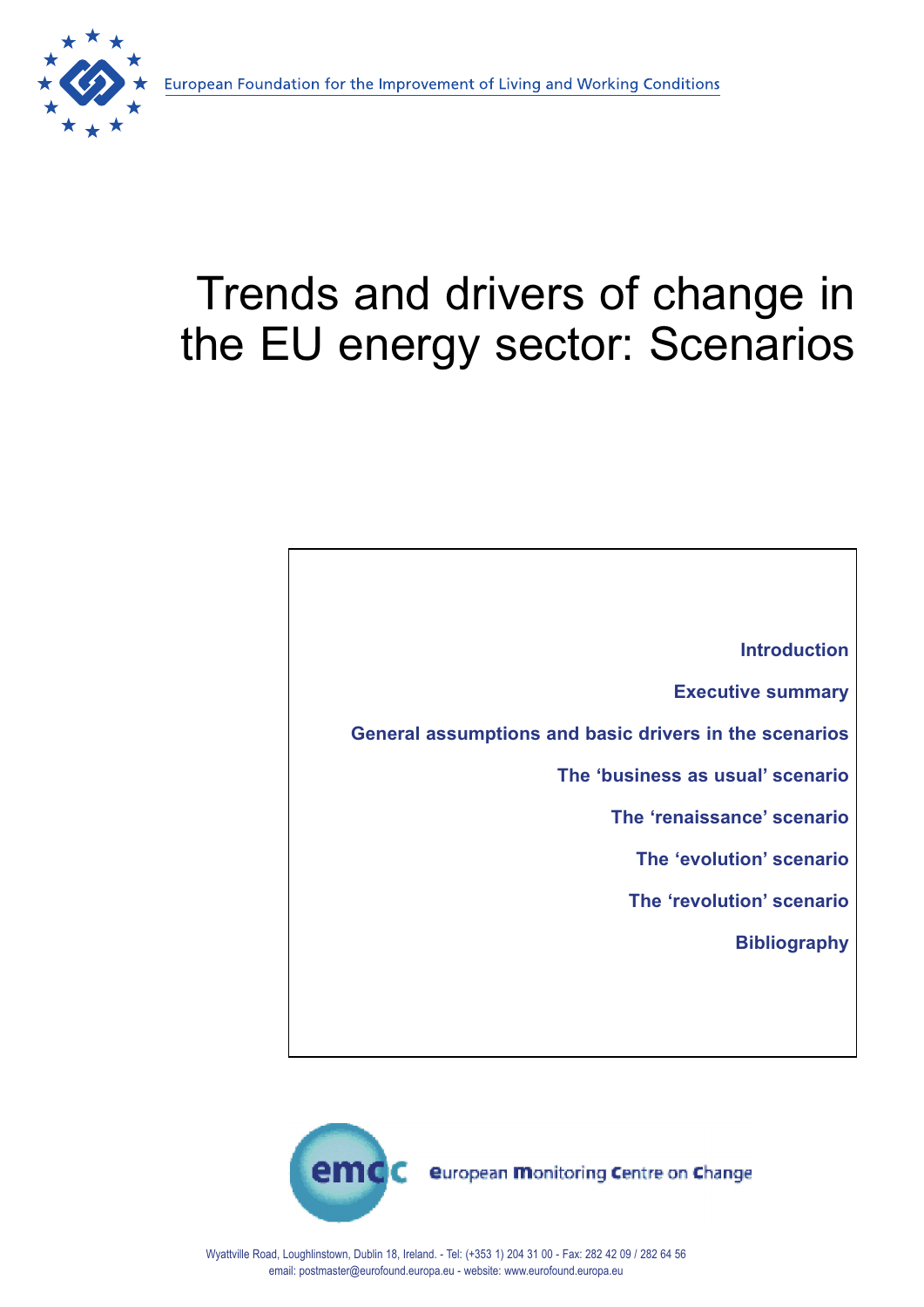# <span id="page-1-0"></span>**Introduction**

The energy sector in the EU25 employs more than one million people and generates a turnover reaching  $6535$  billion a year, thereby contributing significantly to the European economy (Eurostat, 2007). Moreover, the energy sector is fundamental for most other sectors and hence can be defined as a key sector to economic growth and social and territorial cohesion. In fact, the development of the EU we see today has been closely interlinked with treaties and developments within the European energy sector, starting with the Coal and Steel Community in 1951 and the European Atomic Energy Community in 1957.

During the last decade, the European energy sector has experienced significant changes. Processes of liberalisation, technological progress and the growing concern over climate have restructured the sector at both market and company level. Still, challenges and changes seem to have only just begun. With an ever-increasing energy demand, an outdated energy infrastructure, strengthened environmental requirements and an increasing lack of skilled labour, the European energy sector today faces the most serious list of challenges ever. But great opportunities are also present if the sectoral challenges are met in the right way. The future development of the energy sector is, of course, highly dependent on a wide number of factors containing many uncertainties, of which the outcome of the ongoing debate on global warming is one of the most important and decisive.

This report explores four possible future scenarios of the European energy sector and their consequences for the structure and workings of the sector within the next 30 to 50 years. Special attention will be paid to issues such as changes in skills needs and labour demands, location patterns, R&D investments and the role of renewable and alternative energy sources.

The scenarios are based on a specific scenario-building technique focusing on drivers of change, which in spite of containing significant uncertainties, are highly decisive for the possible futures of the relevant sector. The methodology will be explained in greater detail in the following sections.

Further, the scenarios are part of the European Foundation for the Improvement of Living and Working Conditions' ongoing process of developing monitoring instruments to identify drivers of change in important European industries and business sectors.

### **Definitions and terminology**

The energy sector in Europe is structured into three sub-sectors: electricity, gas and steam and hot water supply, each including branches of production or manufacturing, distribution and end (retail) sales. It is mainly the joint future of these three sub-sectors that will be described in the scenarios.

Under normal circumstances, oil is not directly relevant to the parts of the energy sector treated here, since it has almost been phased out of electricity, steam and hot water production. Nevertheless, oil prices may have a major indirect effect on the electricity sector. If oil prices continue to go up, electrical cars such as hybrid plug-in cars could, for example, become economically favourable compared to regular gasoline- or diesel-driven vehicles. This will result in a significant rise in demand for electricity as well as in the need for massive changes of the electricity infrastructure.

### **Methodology**

Inspiration and data for the scenarios have been collected through comprehensive desk research and literature studies of existing energy outlooks and scenarios as well as general reports, statistics and relevant websites related to the energy sector.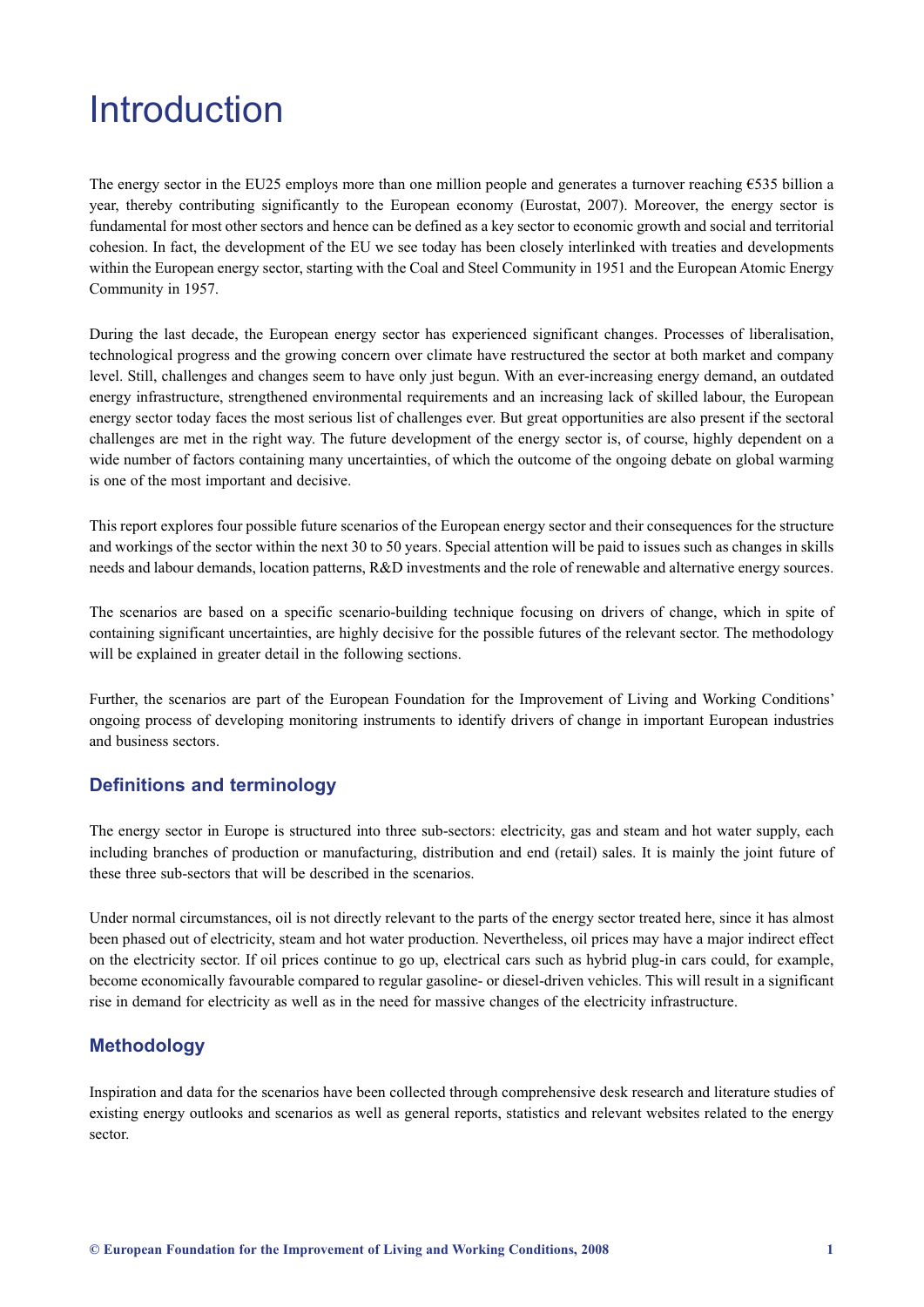Further, the scenarios are part of an in-depth study of trends and drivers of change in the European energy sector. The study also consists of a mapping report as well as a number of case studies of energy companies and clusters. To carry out the case studies and mapping report, a large group of energy experts and key people have been interviewed. Several of these were also asked questions on the future developments of the energy sector as well as what scenarios they found most plausible. The experts have not been presented with the four final scenarios described in this report, but their statements, comments and predictions have been used as inputs and inspiration in the scenario-building process.

The chosen experts represent different stakeholders within the energy sector, such as enterprises, labour and industry associations, cluster organisations and research centres. A complete list of the consulted experts can be found in the appendix of the mapping report.

#### **What is a scenario?**

According to Chambers English Dictionary (2006), a scenario is 'an outline of future development which shows the operation of causes'. Scenarios typically describe the future of a sector or a specific business environment. They are not predictions, but explore the extremes which challenge the existing sector or business model. Scenarios should, however, be rooted in reliable data and identifiable trends which are extrapolated and organised. In this way, scenarios are statements of different possible future outcomes (Analysys.com, 2007; Infinitefutures.com, 2007).

Hence, the aim of the scenarios presented in this report is not to submit a precise statistical forecast, but to present a number of possible futures for the energy sector as well as their impacts on the general structures and workings of the sector.

#### **The scenario-building technique**

The four scenarios are built on two major drivers of the future development of the energy sector, one being the extension and level of international agreements on climate and climate-friendly energy production and the other being the level of technological progress and breakthroughs related to energy and energy production.

The exact future of the energy sector depends on a huge number of different drivers. However, some of the drivers, such as the increase in energy demand, are so likely to happen that all scenarios should incorporate them as a basic assumption. There might be some uncertainties in the precise growth in demand, but these fluctuations will most likely be of minor importance to the overall development and structure of the energy sector. Other drivers, such as the level of international agreements on climate, still contain great uncertainties, and different developments of these drivers could result in widely different and sometimes divergent futures of the energy sector. Thus, these 'uncertain' drivers should be explored in order to identify different scenarios and possible developments and contribute to a better understanding, anticipation and management of industrial change at an early stage.

The scenario-building technique applied in the presented scenarios has therefore been to identify important sector drivers containing great uncertainties. Among these, the two drivers assessed to contain the biggest impact on the structure and general workings of the relevant sector have been selected, and the scenarios have been constructed by crossing the axes of the two drivers, as shown in Figure 1, thereby creating four different possible scenarios (gbn.com, 2007).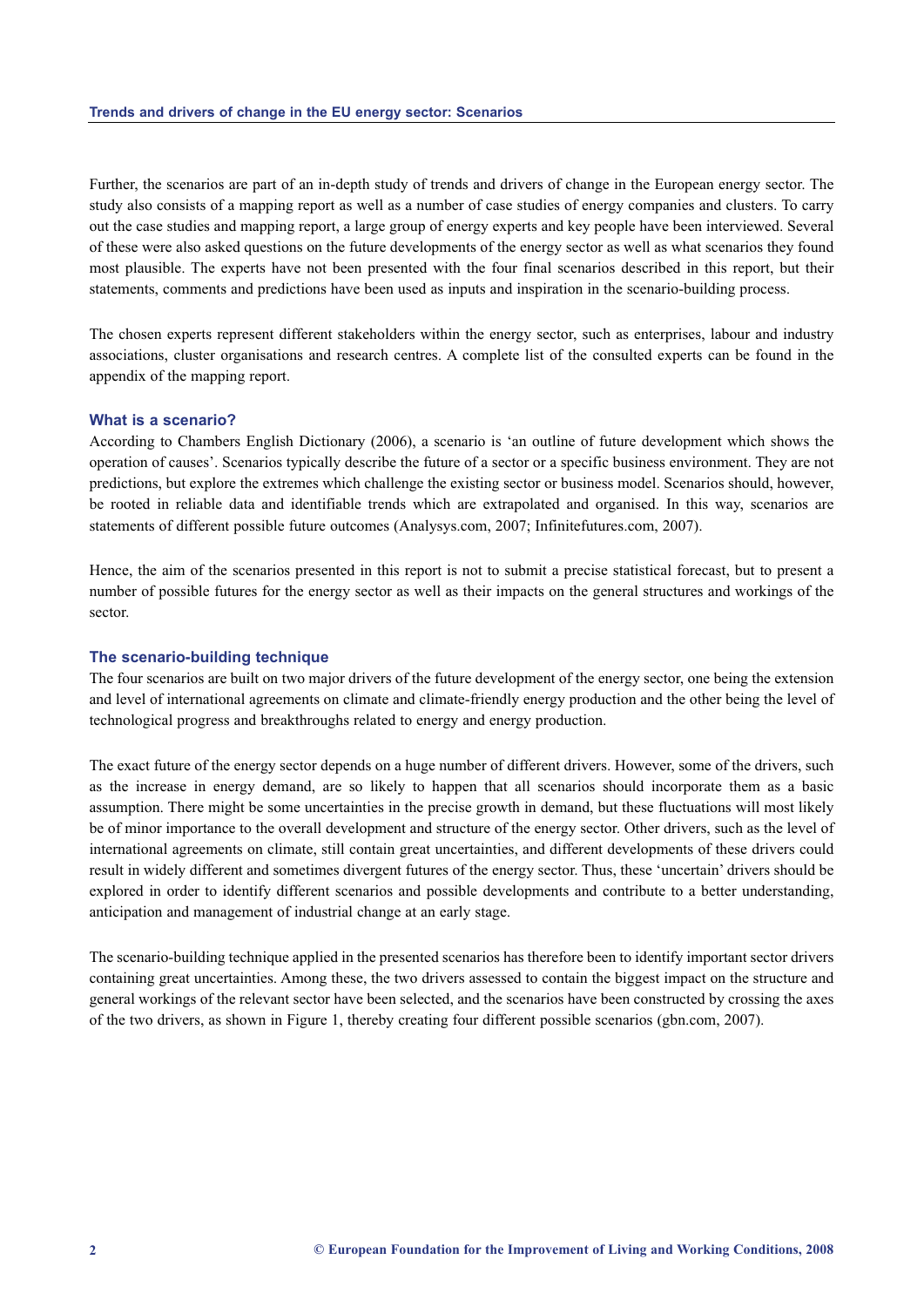

Figure 1: *The scenario-building technique*

Source: *Oxford Research, 2007*

For this study, the two selected main drivers are the extension and level of international agreements on climate and climate-friendly energy production and the level of technological progress and breakthroughs within energy and energy production.

For example, international agreements potentially impacting the energy sector will be whether China, the EU, India, Japan, Russia and the US agree on seriously reducing  $CO<sub>2</sub>$  emissions with exact amounts and deadlines. Also, the future workings of the CO<sub>2</sub> trading scheme will be of major importance to the development of the energy sector. One could also imagine future international agreements on the share of renewables in electricity production, electricity and biofuels in the transport sector and on how to subsidise climate-friendly energy production. At EU level, there already exist binding agreements on cutting down  $CO<sub>2</sub>$  emissions, but globally (within the UN system), it has so far not been possible to agree on the exact measures or timeline for the process. The level of future energy and climate-related agreements within the EU will probably depend on the extension and level of global agreements, thus making global/international agreements on climate a crucial factor.

Important breakthroughs in energy-related technology that would change the energy sector could be the successful development of hydrogen and fuel cell technology, battery-driven cars at reasonable prices and CO<sub>2</sub> storage techniques. But breakthroughs could also come within more common renewable energy sources, such as solar and wave power, making them much more effective than today – a development which is needed if renewable energy is to be a real alternative to fossil fuels. The pace of technological progress can to some extent be controlled by putting resources into R&D activities, but even great amounts of money cannot secure major technological breakthroughs and it is therefore a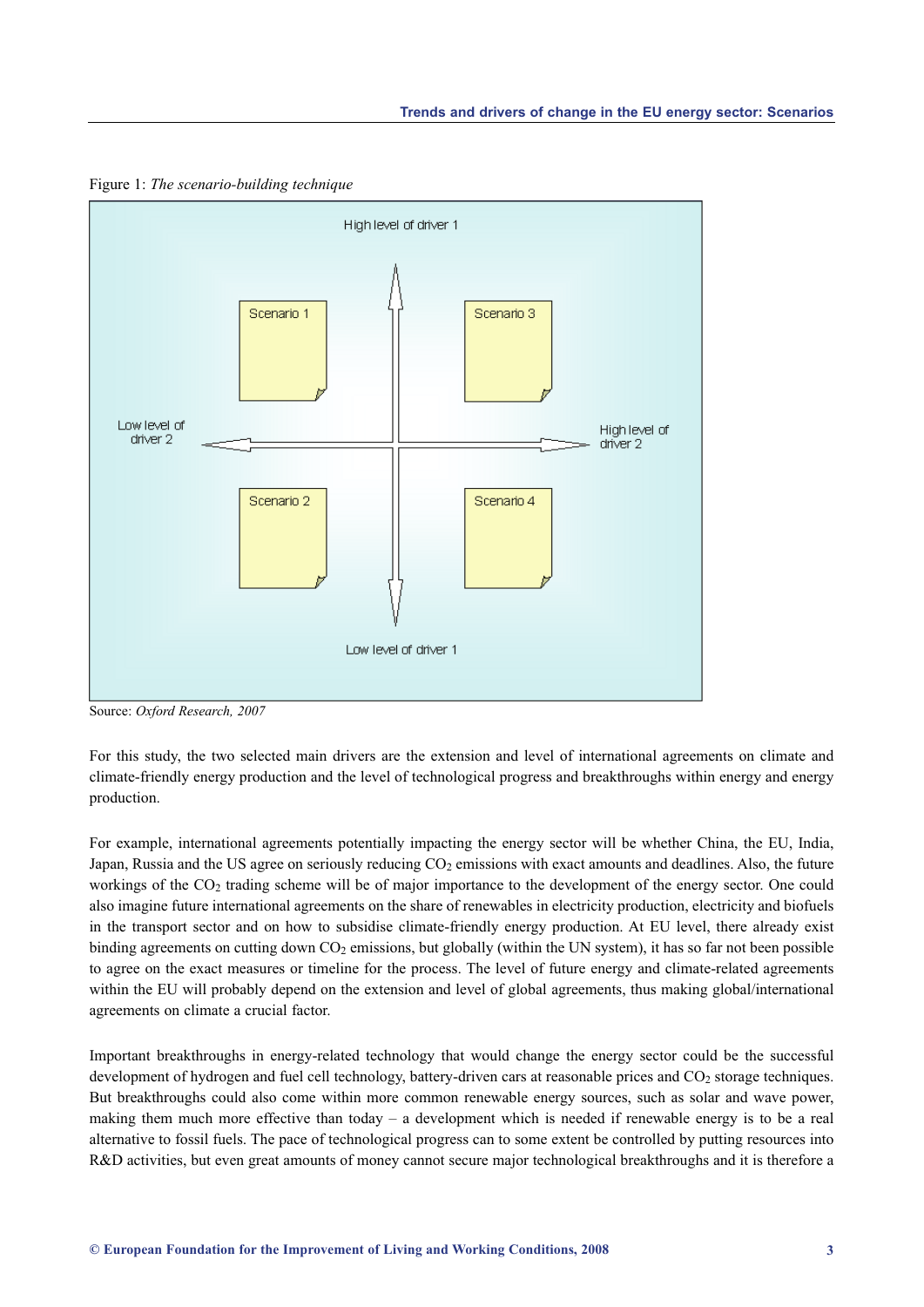driver containing great uncertainties. As an example, much money has been put into developing hydrogen and fuel cell technology, but according to most experts, we are actually still far away from the technological breakthrough that would make the technology applicable in everyday life.

Applying these two drivers to the scenario-building techniques creates the following four different scenarios (see also Figure 2).

- 1. A scenario with a low level of international agreements and few important technological breakthroughs: the '**business as usual scenario**'.
- 2. A scenario with a low level of international agreements but still a considerable level of important technological breakthroughs: the '**renaissance scenario**'.
- 3. A scenario with a high level of international agreements but a relatively low level of technological breakthroughs: the '**evolution scenario**'.
- 4. A scenario with both a high level of international agreements and many technological breakthroughs: the '**revolution scenario**'.

Figure 2: *The four scenarios*



Source: *Oxford Research, 2007*

#### **The future of the European energy sector**

Until the 1970s, scenarios were mostly extrapolations of the past into the future. But with the growing speed of radical social changes, scenario methods have had to change, leaving more space for this greater uncertainty and pace of change (Cabinet Office, 2001).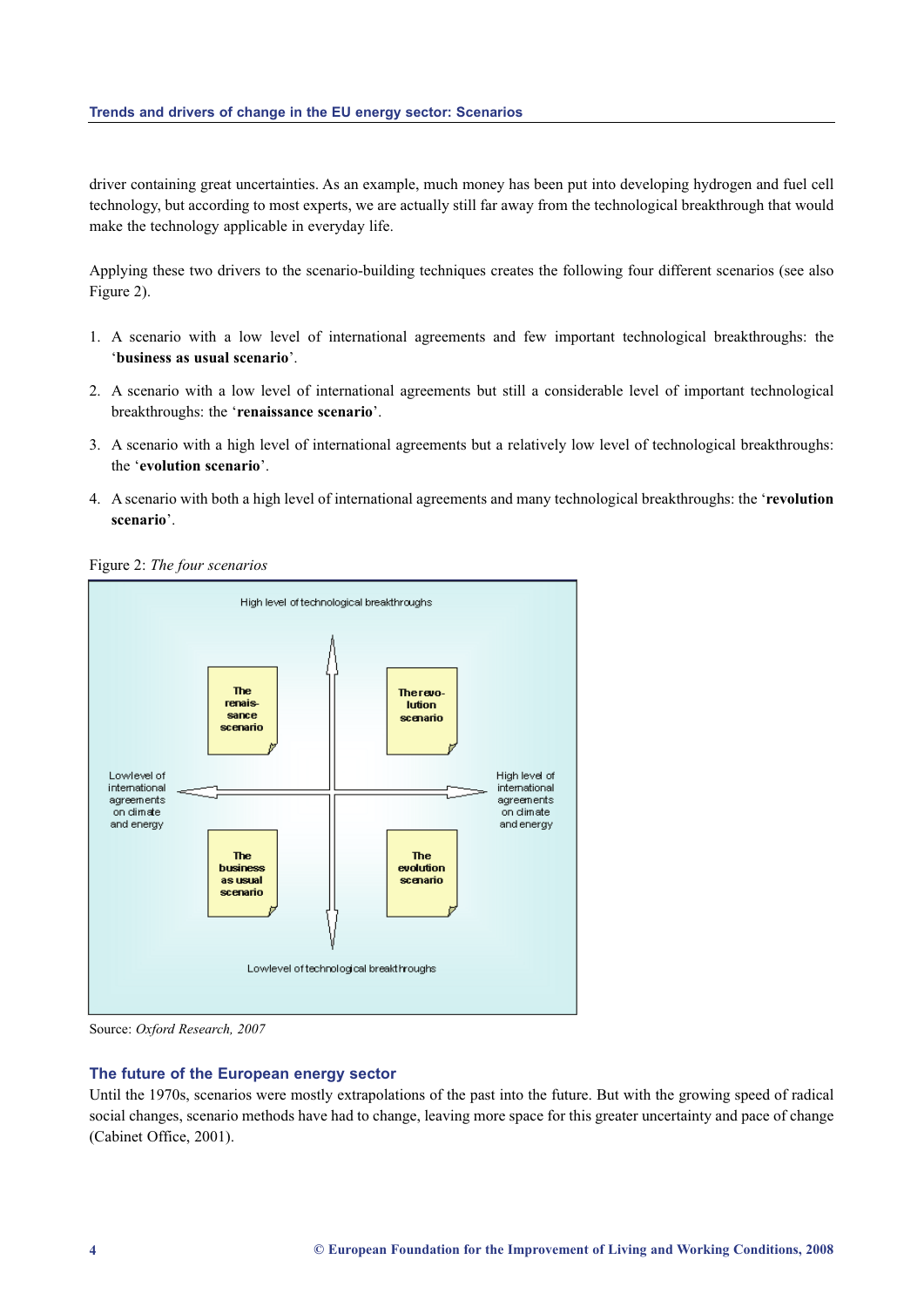The scenario technique used here takes radical social changes and uncertainties into account by presenting four 'extreme' situations of the future energy sector.

The four 'extremes', or radical situations, where drivers are taken to a maximum or minimum level, together create a 'possibility space', as illustrated in Figure 3.

Figure 3: *The future energy sector* 



Source: *Oxford Research, 2007*

It is somewhere within this possibility space that the future of the European energy sector is likely to unfold (Cabinet Office, 2001).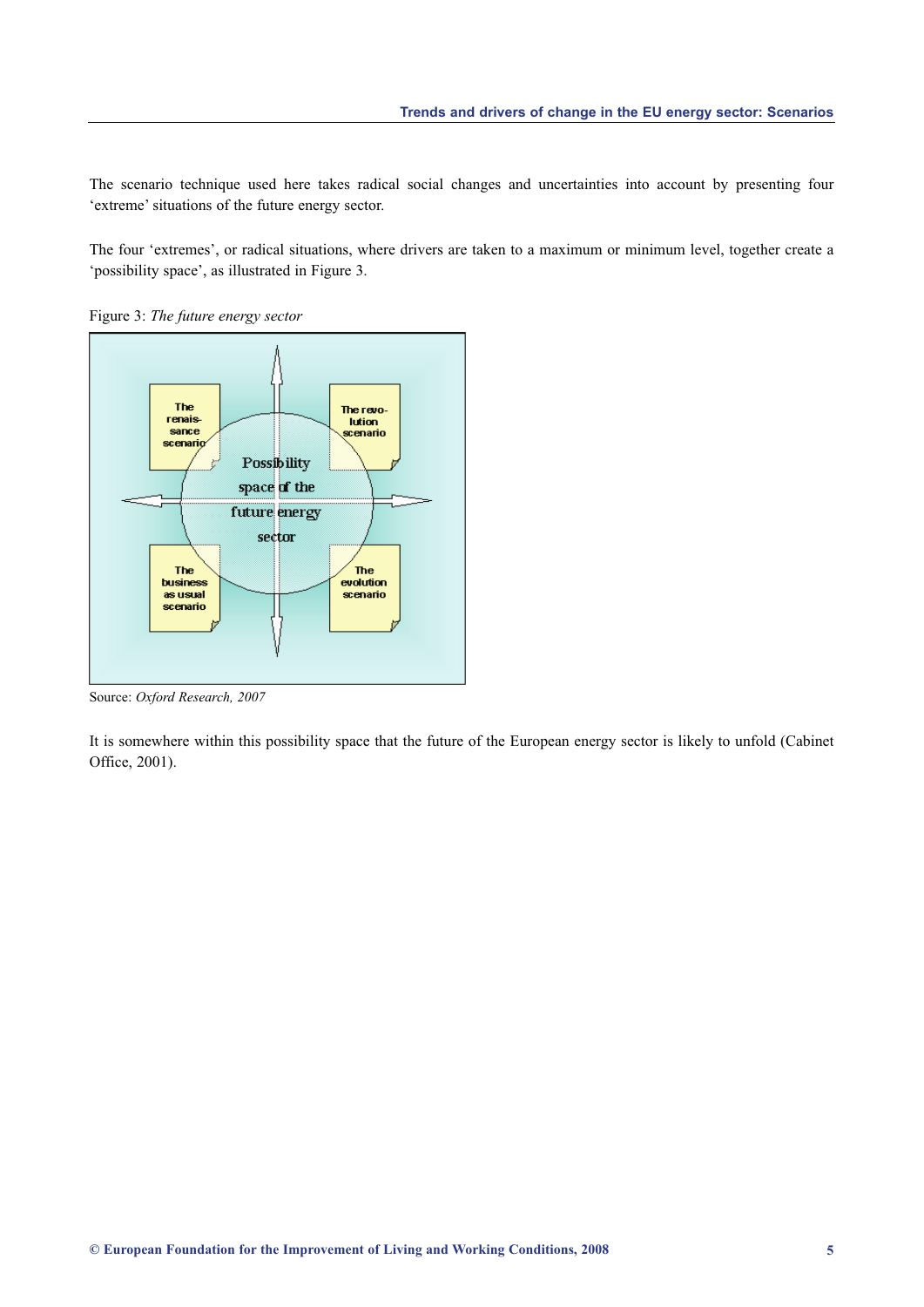# Executive summary

<span id="page-6-0"></span>This report presents four different scenarios, all representing possible but uncertain futures of the energy sector. Main drivers have been identified to be international agreements on climate and climate-friendly energy solutions, especially agreements on lowering  $CO<sub>2</sub>$  emissions, and the level of technological breakthroughs achieved within renewables and other alternative energy solutions. Different developments within these two main drivers create different possible sector futures. Though the scenario-building technique explores four 'extremes', it is possible to draw out some general learning perspectives from the different scenarios that are useful no matter what the actual future looks like.

One of the general learning perspectives from the four scenarios is that political action on reducing  $CO<sub>2</sub>$  emissions and increasing renewables' share of energy production will not only have a positive impact on the climate threat, but also on the development and dynamics of the energy sector.

Political action is clearly needed and wanted, but the energy sector itself can still do much to ensure that the sector develops in an economically, socially and environmentally sustainable way. In the possible situation where international negotiation on lowering CO<sub>2</sub> emissions breaks down, the energy sector should keep investing in R&D and in turn into renewables and CO2-neutral technologies. Though much more profitable in the short run, relying on fossil fuels will result in increased dependency on ever-scarcer resources, low investments in R&D in renewables and an energy sector lacking in skilled labour due to a fading image. The final outcome of this development could easily be a downward spiral with incalculable consequences for the energy sector itself as well as for the whole of society.

Another possible situation described in the scenarios is that technological breakthroughs cannot follow the pace of the required changes. This obviously makes it a good idea for the energy sector to increase investment as fast as possible in a diverse set of technologies, including different renewable sources and CO<sub>2</sub> storing techniques as well as energy efficiency solutions. In the long run, this will also lead to a more economically advantageous and sustainable development of the sector.

However, in different ways and to a different degree, getting the right skills and employees will be a major challenge in all of the scenarios. No matter what is done, the combination of an ageing workforce, increased energy demand and the inevitable task of extending and renewing Europe's energy infrastructure will present the energy sector with a serious challenge in getting the needed labour. However, the willingness to change and to invest much more in innovation, R&D and in making the transformation to renewable energy sources as the number one priority are key factors in all the scenarios to improving the sector's dusty image and thereby improving its ability to attract new and well-educated employees.

Figure 4 summarises the characteristics of each scenario.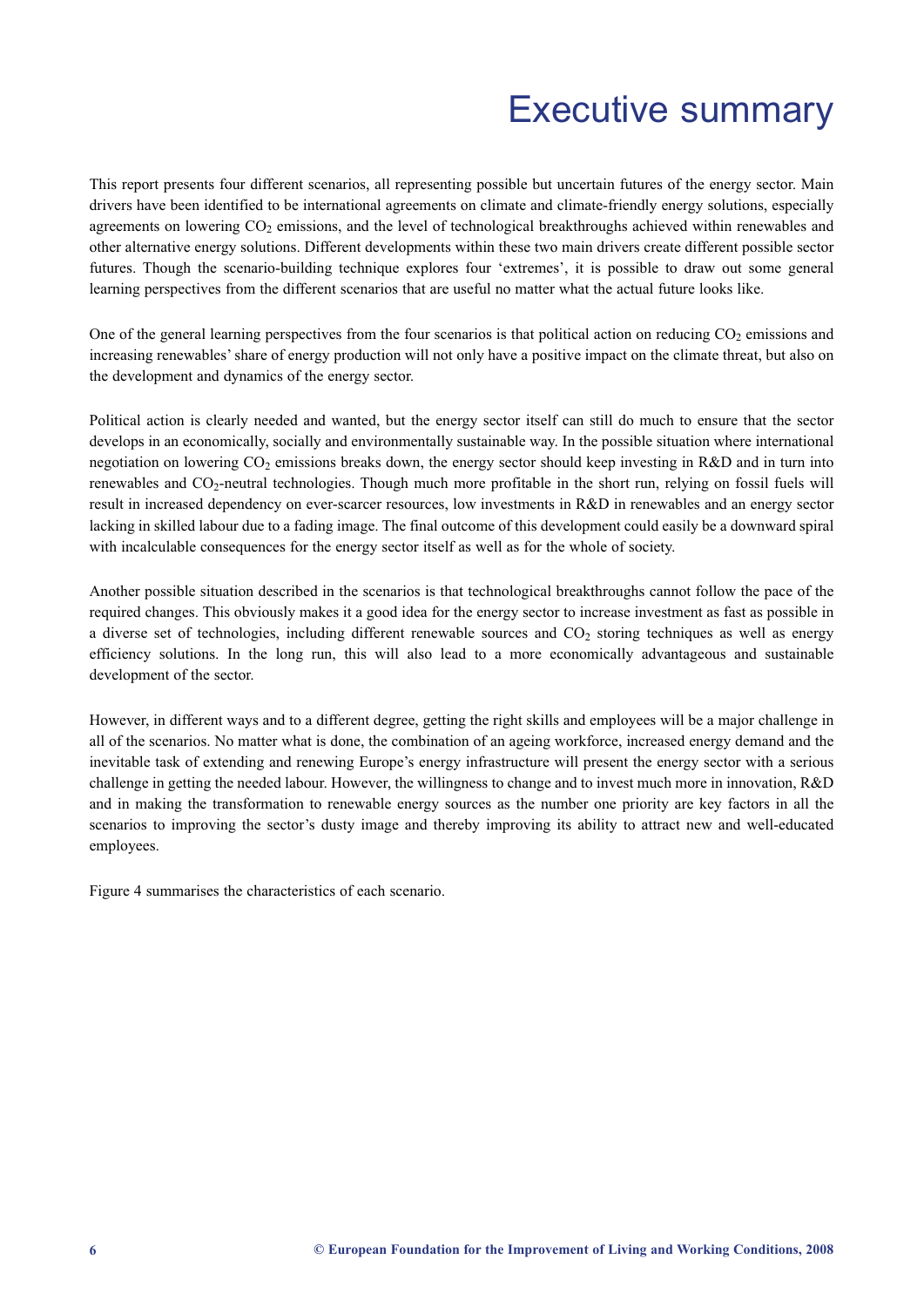

Source: *Oxford Research, 2007*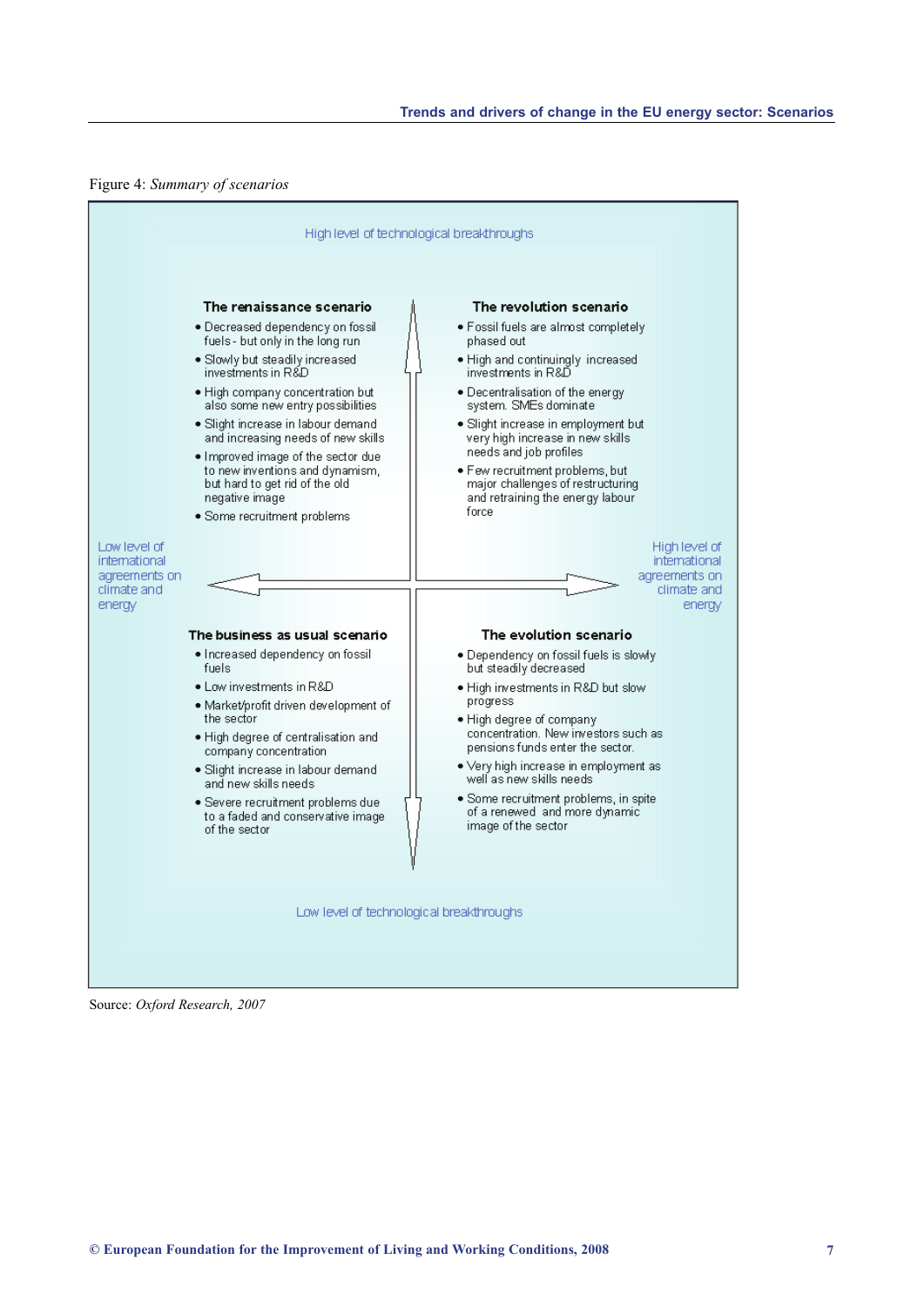# <span id="page-8-0"></span>General assumptions and basic drivers in the scenarios

As mentioned earlier, the scenario-building technique implies that a couple of parameters are singled out to be decisive factors for the content of the individual scenario. While some parameters are simply delimited from the equation, other relatively significant parameters are taken into account as fundamental premises for the developments described in the scenarios. This section includes a description of the general assumptions that are taken into account as basic premises in all of the scenarios.

# **Rise in world energy demand**

One of the main assumptions is that the demand for energy will grow continuously in the coming decades. This assumption is widely supported by research in this field, although slight divergences between researchers' expectations in terms of energy demand growth rates can be identified.

The annual *World energy and economic outlook* made public by the International Energy Agency (IEA) forecasts a significant development in world energy consumption. By 2030, the world's aggregate energy consumption will have risen to 702 quadrillion Btu – an increase of approximately 52% from the 2005 energy consumption level. Figure 5 shows the development of world energy consumption estimated by IEA. As illustrated, the estimated development maintains the energy consumption development rate of the past 25 years.



Figure 5: *Perceived and expected development in world energy consumption, 1980 to 2030*

Source: *IEA 2005, 2007*

The key driver of the post-2005 developments in world energy consumption is the rise in energy consumption among non-OECD countries. This is due to the higher projected growth rates in terms of economy and population. The soaring growth rates of the Chinese and Indian economies are particularly significant factors for the development of the aggregated world energy consumption. In fact, Asian non-OECD countries (including China and India) account for about 65% of the post-2005 increase in energy use (IEA, 2005, 2007).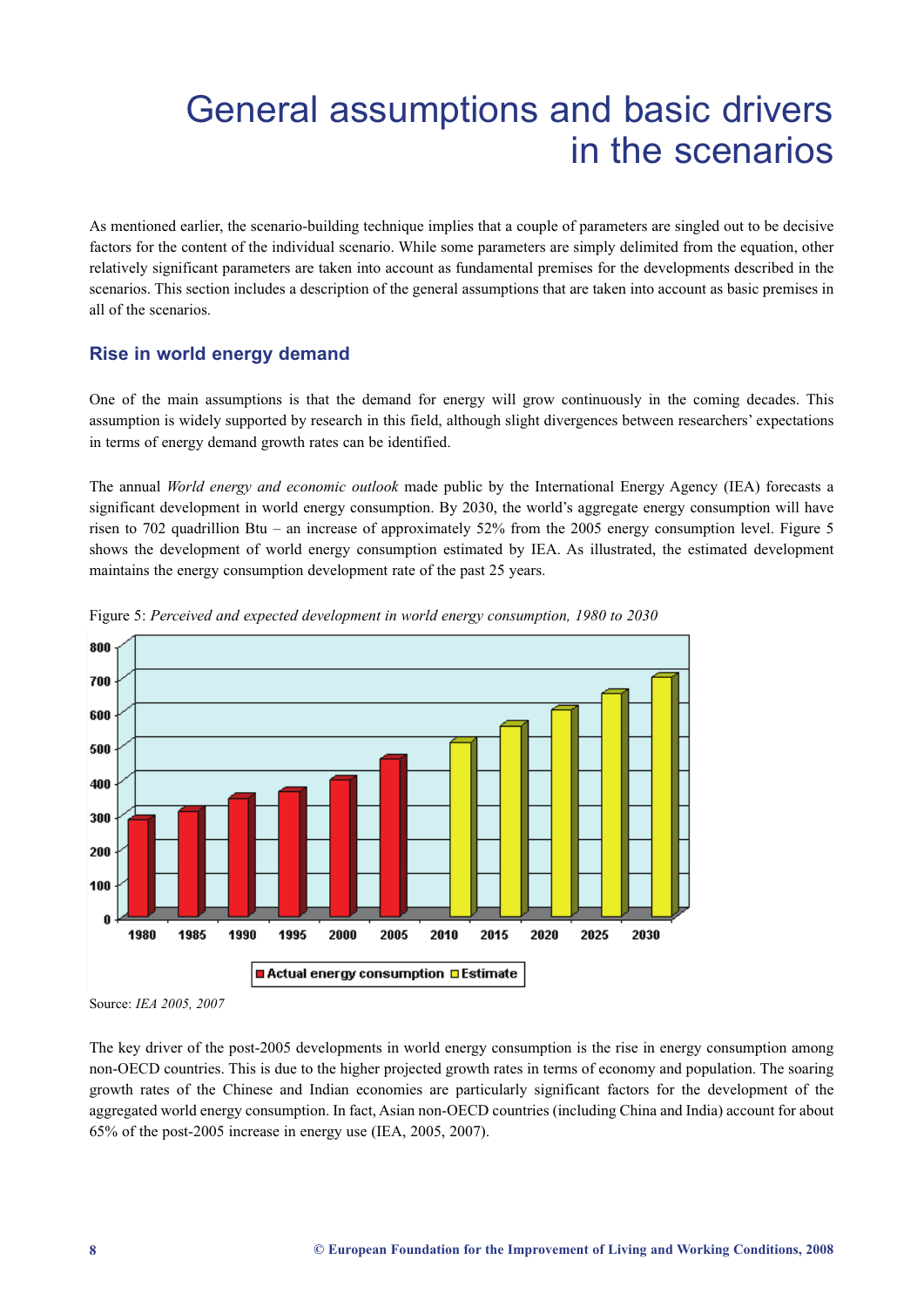Though not of the same magnitude as the worldwide growth rate, the EU energy demand will grow significantly in the years to come. In the report *European energy and transport – scenarios on key drives*, published by the European Directorate-General for Energy and Transport in September 2004, it is estimated that the energy demand in the EU25 will grow approximately 19% between 2000 and 2030 (see Figure 6).





Source: *DG Energy and Transport, 2004*

The growth in energy demand cannot be explained by population growth, although the reason for the growth is closely connected to population trends: while the number of inhabitants in the EU25 is not likely to grow, the number of households will grow significantly. In fact, UN projections forecast that the average household size in the EU15 is expected to decline from 2.4 people in 2000 to 1.97 persons in 2030, yet the number of households in the EU25 will grow from 185 million in 2000 to 227 million in 2030, leading to higher energy consumption per person. The economic growth in the EU is also a significant parameter for the growth in energy demand, and the region is expected to maintain a steady growth rate in the years to come – a growth rate to which the new Member States are making a significant contribution (DG Energy and Transport, 2004).

# **Running out of oil, gas and coal**

The subject of oil and gas supply has recently become an increasingly intense controversy. Whereas some analysts fear that the world's oil and gas supplies will be depleted during the next couple of decades, other groups are convinced that the progress of technology and the continued discovery of new sources of conventional oil and gas recovery will ensure that the steadily growing energy demands will be met in the next century too. Nevertheless, in general, it is agreed that oil, gas and coal are goods of a limited supply. It is therefore important that the future risks of oil, gas and coal shortages and legislators' and business partners' motives created by such energy shortages are taken into account in the scenarios.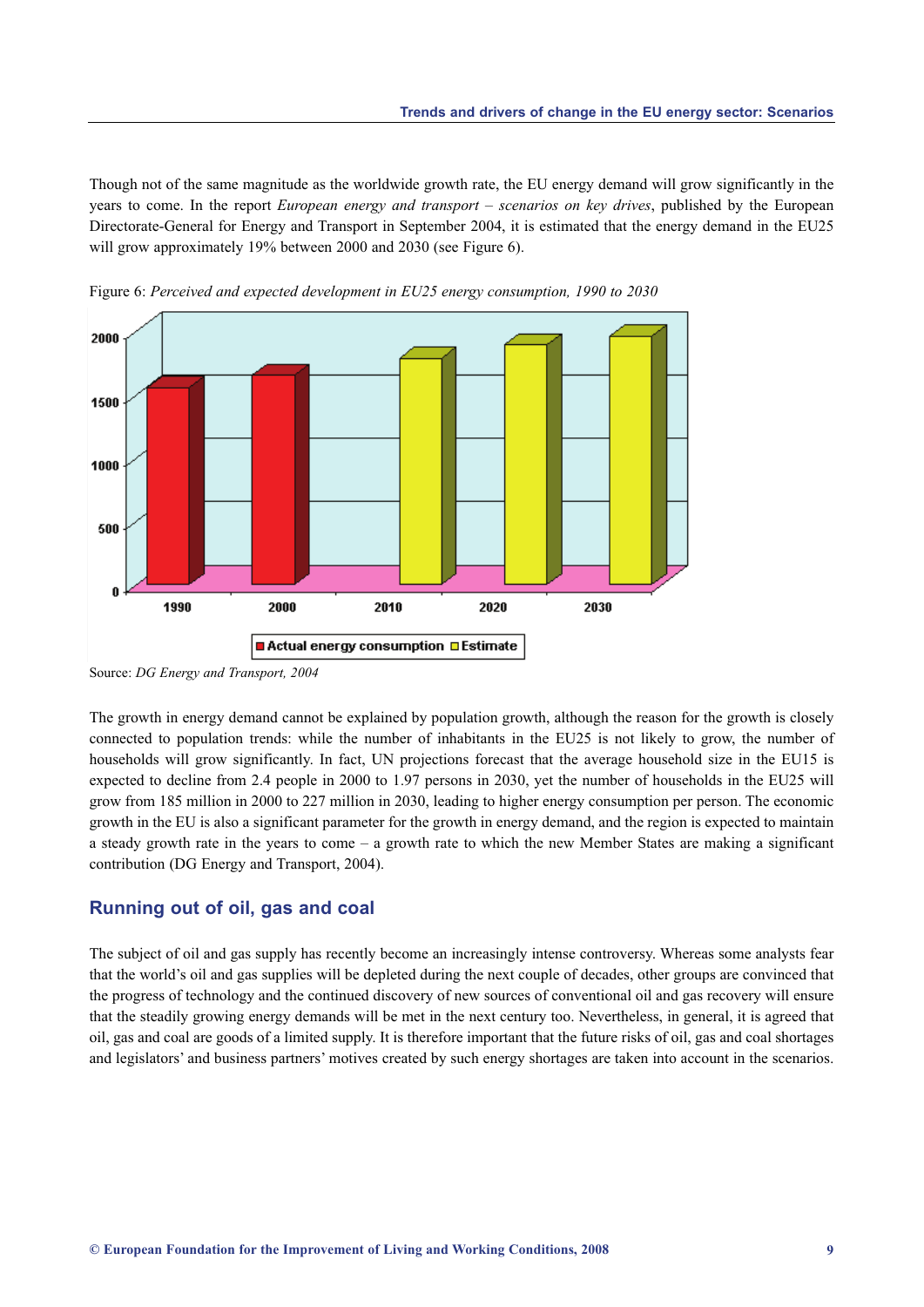#### **Trends and drivers of change in the EU energy sector: Scenarios**

#### Figure 7: *World oil reserves*



Source: IEA, 2005

In a report prepared by the IEA, the future supplies of conventional oil and gas are estimated. The main finding in the report is that conventional oil and gas are resources of a limited supply and that technological breakthroughs in terms of oil and gas recovery are requisite if the world's growing energy demand is to be met. While approximately one-third of the world's supply of recoverable oil (IEA estimation) has already been used (see Figure 7), only about 16% of the world's recoverable gas supply (IEA estimation) has been produced at this time (see Figure 8) (IEA, 2005).

Coal is another major energy source, and in comparison to oil and gas, it has relatively voluminous reserves. British Petrol (BP) considers the total of recoverable reserves of coal to be reflecting a current reserves-to-production ratio of 147, while the reserves-to-production ratios for oil and gas are considered to be just above 40 and 60 years, respectively (BP, 2007).

However, at this time, some districts have already experienced coal shortages. In January 2008, Indian power plants suffered from coal shortages due to bottlenecks in the supply from Coal India. In spite of this, at this time, coal must in general be considered to be a relatively 'safe' source of energy in terms of supply.

At the time of writing, oil prices are subject to massive fluctuations, among which most have an upward tendency. These price rises are not only due to shortages (although the correlation between supply and demand, of course, should never be ignored as a significant parameter for commodity prices), but also reflect the fact that the physical sources of energy, e.g. oil and gas, are subject to political conflicts.

The immense rise in oil prices since the 1990s (see Figure 9) led to a price peak of US\$100 per barrel at the end of 2007 – about three times the price level in 2000. Analysts consider the recent drastic oil price rises to be more than partially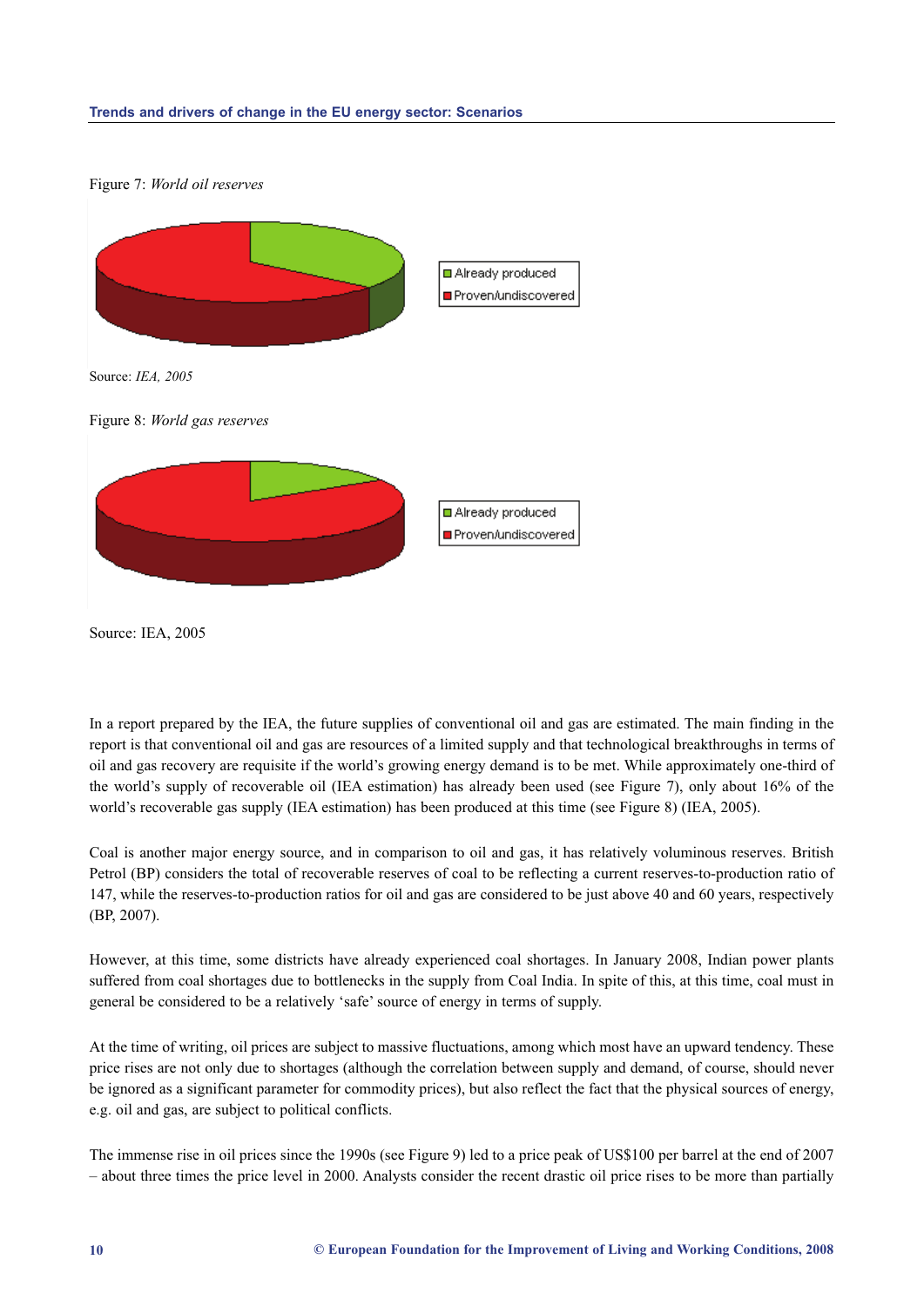caused by the political instabilities in the regions in which the oil is recovered. Even though the first US\$100 per barrel ceiling burst happened under rather peculiar conditions, analysts consider future oil prices above US\$100 per barrel to be highly plausible (**http://www.business.dk**, 2007).





1987 1988 1989 1990 1991 1992 1993 1994 1995 1996 1997 1998 1999 2000 2001 2002 2003 2004 2005 2006 2007 Source: *IEA, 2007*

#### **The 'X factor' – international conflicts**

Recent years have proven that gas and oil are still major political means and that the prices of these goods are susceptible to internal political relations. Conflicts within some of world's key energy supply regions is an X factor that can lead to energy price explosions and serious energy shortages, thereby also changing the premises for the future scenarios of the European energy sector. These potential conflicts are not considered in general in the scenarios, but in the following, some important examples on political conflicts that may cause instability are described.

Parts of the Middle Eastern region in particular (the principal world oil supplier) can be characterised by instabilities in external and internal political relations, leading to massive oil price fluctuations. The war in Iraq and the discrepancies between Middle Eastern and Western countries, plus the Israel–Palestine conflict, can be characterised as having significant effects on oil and gas prices. The recent intense oil price rises are partly caused by these instabilities, as political instability easily leads to drops in world oil and gas supply.

Among the countries with the largest oil reserves and oil supply market shares, Middle Eastern countries such as Iran and Saudi Arabia are prominent. Iran holds the world's third largest oil reserves as well as the second largest natural gas reserves (**http://www.iea.org**, 2007). However, at this time, Iran is OPEC's second largest and the world's fourth largest oil producer, and the economy of the country is highly dependent on its oil sales. In addition to being a major oil supplier, Iran is also an important power centre in the Muslim world, and the country's government, which is characterised as 'theocratic' by the CIA (CIA, 2007), often acts in opposition to the strategies and ambitions of Western countries.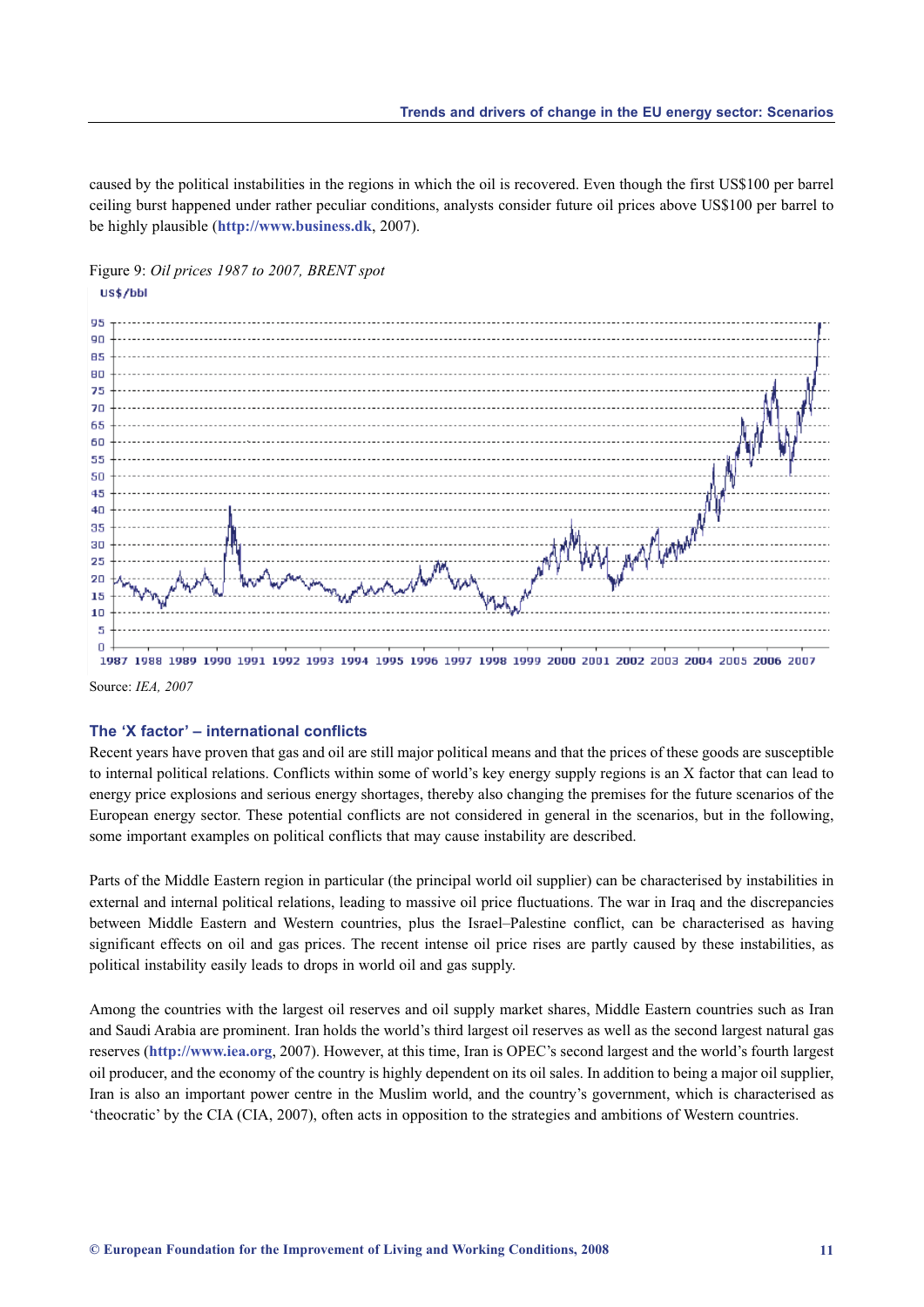Saudi Arabia is the world's largest oil producer and possesses one-fifth of the world's oil reserves (**http://www.iea.org**, 2007). The country is also a power centre in the Islamic world, as the two holiest places in Islam, Mekka and Medina, are located in Saudi Arabia and also because the rule of the kingdom is based on the recommendations of the Koran. The country has long been a rather stable non-democratic monarchy, but social unrest and discontent with the ruling class, especially from young parts of the population, has shaken the regime several times in recent years.

Being a region with many social, religious and economic tensions, the risk of future conflicts in the Middle East is prevalent. International as well as civil conflicts in this region almost always affect the world oil and gas supply. Hence, if the tensions escalate into civil or internationally armed conflicts, this could change the world energy situation quickly and dramatically, with supply shortages and price explosions. A major conflict in the Middle East will thus also clearly change the premises for the scenarios.

The Middle East is not the only cause for anxiety regarding energy price fluctuations. At the time of writing, the conflict in Nigeria – a major oil exporter – has been a driver of the current oil price rises, and further price rises may follow if the conflict escalates. The re-election of President Hugo Chavez in Venezuela has also led to further energy insecurity, as Chavez is willing to use the major Venezuelan oil resources as a means in reaching his political goals. For instance, Venezuela supplies Cuba with cut-price oil in exchange for highly educated labour, e.g. doctors and engineers, from Cuba while demanding a higher oil price when trading with countries such as the US.

The utilisation of energy sources as a means to meet political goals is also characteristic of other countries. In 2005, Russian government-owned gas supplier Gazprom decided to cut off gas supply to Ukraine, apparently due to the gas price debate between the two countries, which led to gas shortages in Ukraine. Critics state that the cut-off was Russia's punishment for the Orange Revolution in Ukraine and thus a political action. This criticism was repeated in 2007 when Gazprom threatened to cut off gas supply to Ukraine again. Since the threats were concurrent with the Ukrainian election, accusations of the Kremlin using energy as a political lever have re-entered the international political debate (www.cnn.com, 2007). Russia is the single most important supplier of natural gas to the EU and cut-offs in gas supply to, for example, Ukraine and other neighbouring countries also affects EU gas supply, as distribution pipelines from Russia pass thorough these countries.

### **[Continued l](http://www.cnn.com)iberalisation**

The last general assumption on which the scenarios are based is the continued liberalisation of the energy markets. In recent years, national and international legislators have carried out a vast number of initiatives in order to ensure improved competition on the energy market. In particular, the EU has launched initiatives leading to a higher degree of liberalisation and integration on the European energy market. The recent liberalisation of the individual countries' energy markets has led to changes in the overall structure of the European energy market – developments which in the years to come are likely to be followed by further restructuring initiatives.

The process of liberalising energy markets renders it possible for autonomous energy companies to enter new markets. The development towards a higher degree of liberalisation is widely supported among analysts and most energy sector stakeholders. (see, for example, **http://www.eurelectric.org**, 2007).

Since the support for further liberalisation is relatively salient, it is quite plausible that the liberalisation of the energy sector will continue in the years to come. This will result in market forces becoming increasingly prevalent within the European energy sector and en[ergy markets. As described in](http://www.eurelectric.org) the 'business as usual scenario', the situation where no international agreements on climate and energy exist will lead to an energy sector primarily driven by market forces and the privatised energy companies' search for maximising profits.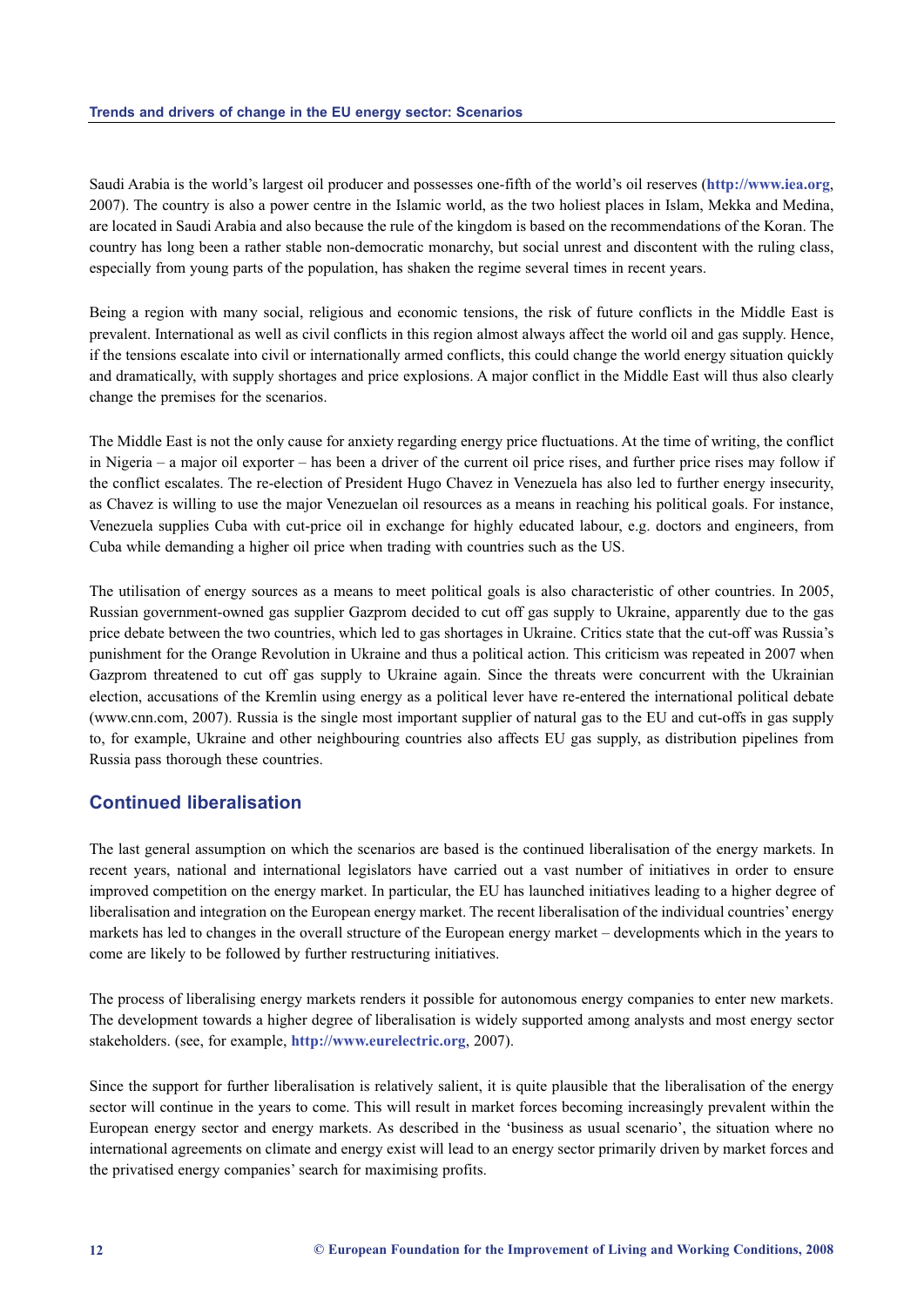The continued liberalisation will most likely have a limited effect on the size of the European energy labour force. Employment has been declining significantly during the last decade within the EU energy sector, but most experts are convinced that we have now reached the bottom, where no further major rationalisations are possible. However, the skills and job profiles demanded by the energy sector will change together with further liberalisation and skills within marketing, PR, customer services, legislation and contract management will increase in all of the scenarios.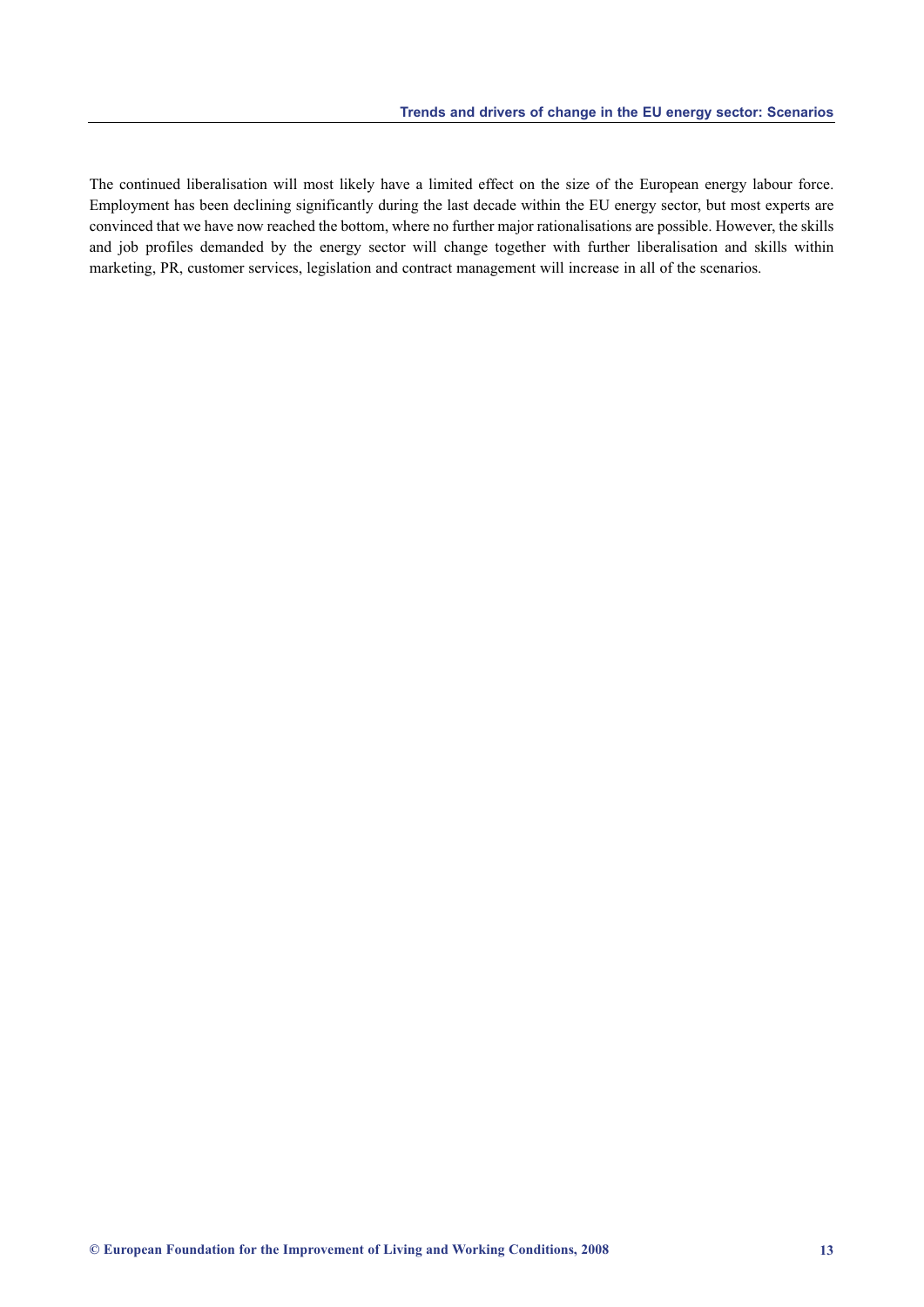# The 'business as usual' scenario

<span id="page-14-0"></span>In this first scenario, the lack of both international agreements on climate as well as technological breakthroughs result in an energy sector mostly relying on doing *business as usual* and characterised by conservativeness and slow development. Since no or only few international obligations exist for the energy sector on, for example, cutting down  $CO<sub>2</sub>$  emissions and turning to renewables, the main drivers of developments in the sector are left to market forces. As such, the increased demand for energy and the privatised energy companies search to maximise profits.

With its mixture of increased dependency on ever-scarcer fossil fuels, low investments in R&D in renewables and an energy sector lacking skilled labour due to its faded image, the final outcome of this scenario could be a downward spiral with incalculable consequences for the sector itself as well as for the whole of society.

### **Plausibility of the scenario**

Although not the most likely of the four scenarios, the 'business as usual' scenario unfortunately is not that unrealistic. Fossil fuels are increasingly being used as geopolitical instruments and fierce global economic competition between nations and regions seems so far to have been an effective doorstop for a global treaty on reducing  $CO<sub>2</sub>$  emissions.

Further, a lack of political will and measures in climate and renewable energy issues can easily lead to a vicious circle where lowered investments in R&D will mean even fewer technological breakthroughs, which again makes the transformation to cleaner and CO<sub>2</sub>-neutral energy sources even more expensive and hence less politically attractive. However, if the consequences of the climate change suddenly accelerate, it might very well be a strong motivational factor for political action.

### **Renewables and R&D**

Even though the few obligations to further  $CO<sub>2</sub>$ -neutral energy production and the lack of technological breakthroughs make renewable technologies disadvantageous to coal and gas, the share of renewables will increase during the first years. However, this is only due to the already existing EU agreement on increasing the share of renewable energy sources to 21% of the total EU electricity production by 2010 (European Commission, 2006) and the Kyoto Protocol, whereby the EU is obliged to cut  $CO<sub>2</sub>$  emissions by 8% by 2012 (DG Environment, 2007).

When these goals have been reached, the most urgent priority for energy companies will be shareholders' requirements to maximise profits and the rising energy demand will be met with more gas, coal and nuclear-powered utilities, which will be cheaper than investing in renewable energy sources. Due to the lack of technological breakthroughs, installed renewable utilities will be the ones known today, e.g. wind turbines and solar power, which demand great investments and are not cost effective. Thus, the actual amount of renewably-produced energy might increase, but renewables' share of the total energy production will decrease in the long run.

R&D activities will mainly be driven by market forces and most privately-funded research will be dedicated to developing energy efficiency technologies and technologies to cut down costs in traditional energy production and distribution. In this way, energy production in fact becomes more effective and hence less polluting, but these gains are of minor importance since the increased fossil fuels-based energy production will result in rising pollution and  $CO<sub>2</sub>$ emissions.

Some R&D activities within renewables will continue, but they will mostly be driven by public funding and political concerns about energy security as international disputes about access to fossil fuels intensify in line with the increased demand. Also, the fact that oil, gas and coal are of limited supply makes governments and some companies invest in developing alternative energy solutions.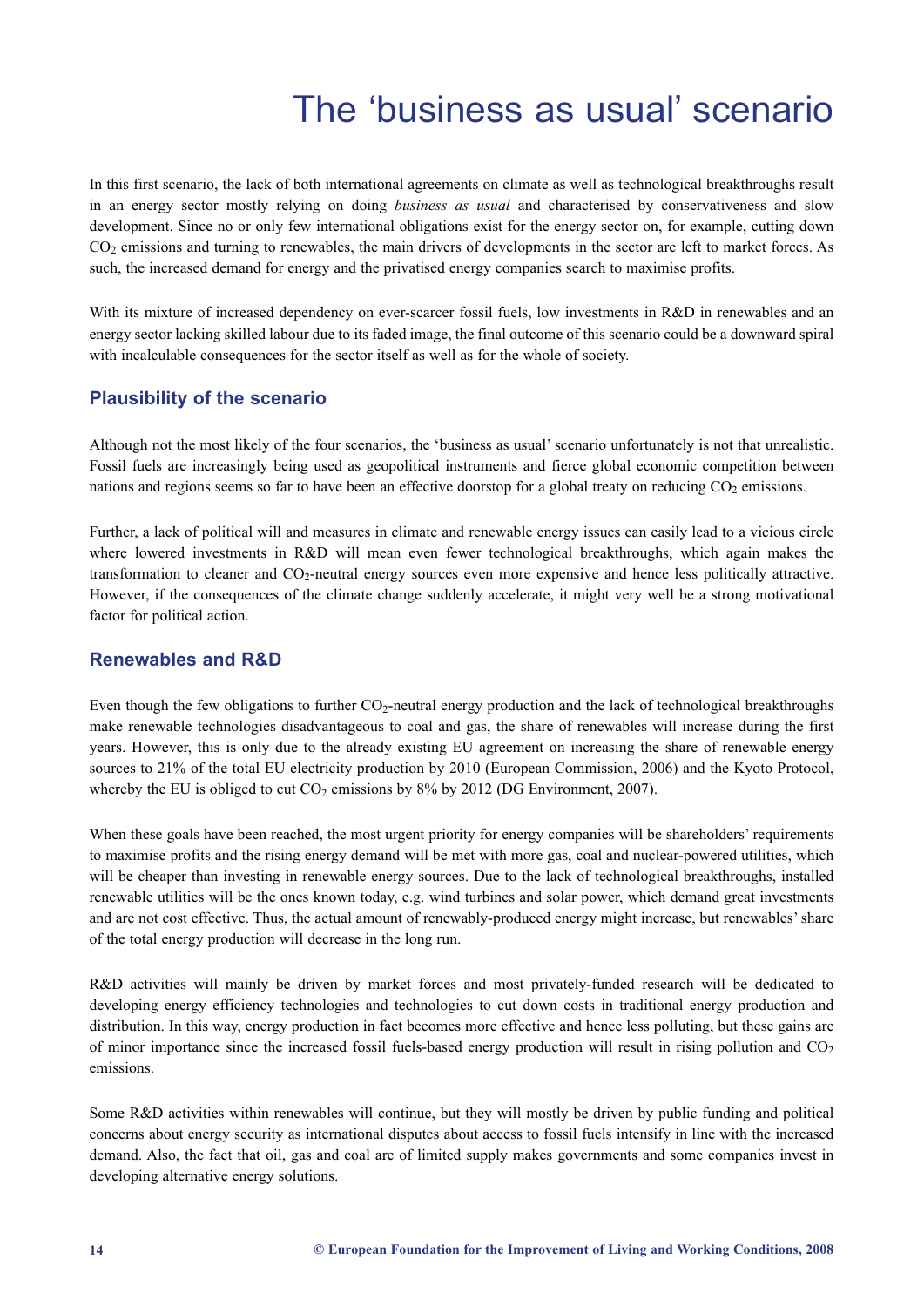#### **Structure of the sector and location patterns**

In the 'business as usual' scenario, the structure of the European energy sector will be driven by the same trend of company concentration as seen today. As energy production and distribution is mostly 'business as usual', the prominent players in today's European energy market will continue to dominate. The low level of innovation and changes creates few new entry possibilities and an ever-greater company concentration might occur. Price-driven market forces continue to make large, cost-effective companies advantageous. Further, in the increased competition and fight for getting access to the scarce fossil fuels, big multinational corporations will have more powerful voices and negotiation power. By 2050, a handful of companies will completely control the EU energy market.

The limited use of renewable energy sources will result in quickly rising prices of fossil fuels due to the increased demand for them and the limited supply. This will generate a revival of nuclear power both as a cost-effective alternative to fossil fuels and also as a means to secure energy supply, which for most EU countries becomes a serious problem as dependency on primary energy imports from unstable regions grows. However, this new development will not result in major structural changes at market and company level. Most of today's dominant European energy companies, such as E.ON, EDF and Iberdrola, all have major activities in nuclear power generation and hence posses the needed competences and know-how in the field. Also, constructing nuclear power plants requires huge investments, which only financially strong companies can make.

Energy companies' location patterns will not differ much from today. Since fossil fuels will remain dominant, access to coal and gas infrastructures will be of major importance when locating power plants. Continued liberalisation and the improvements of the internal European energy market will widen energy companies' decision power and possibilities when deciding where to locate activities. Nevertheless, location possibilities will still be rather limited for most energy companies due to the nature of centralised energy production, transmission and distribution, which demands proximity to customers and grids. A rise in political conflicts and location disputes will be seen as several new nuclear utilities have to be constructed to meet the rising energy demand.

#### **Employment and skills needs**

In this scenario, the recent massive job losses within the European energy sector (Eurostat, 2007) will turn into more stable employment levels and a slightly increasing demand for labour. The renewed demand for labour is mostly due to the increased energy demand and Europe's ageing workforce. The rising labour demand will to a certain extent be moderated, since continued mergers and company concentration result in further processes of rationalisations.

The tasks of renewing and extending the European energy infrastructure will be started, resulting in an extensive need for training and upgrading, since know-how on construction of energy infrastructure is hardly present in the European energy workforce any more.

However, the overall problem for the European energy sector will be to recruit young and new employees, particularly young engineers specialising in the different branches of the electricity and gas sector. Due to the slow progress and low level of innovation, the sector will keep on struggling with an unattractive image of cables, coal and heavy power plants, making it unattractive to young people. Even though the number of jobs will only increase slightly, the failure to attract new employees will result in the European energy sector actually not being able to recruit the needed labour. This will have massive consequences for the sector, as salaries will rise significantly and understaffed energy companies must struggle hard just to get basic things done.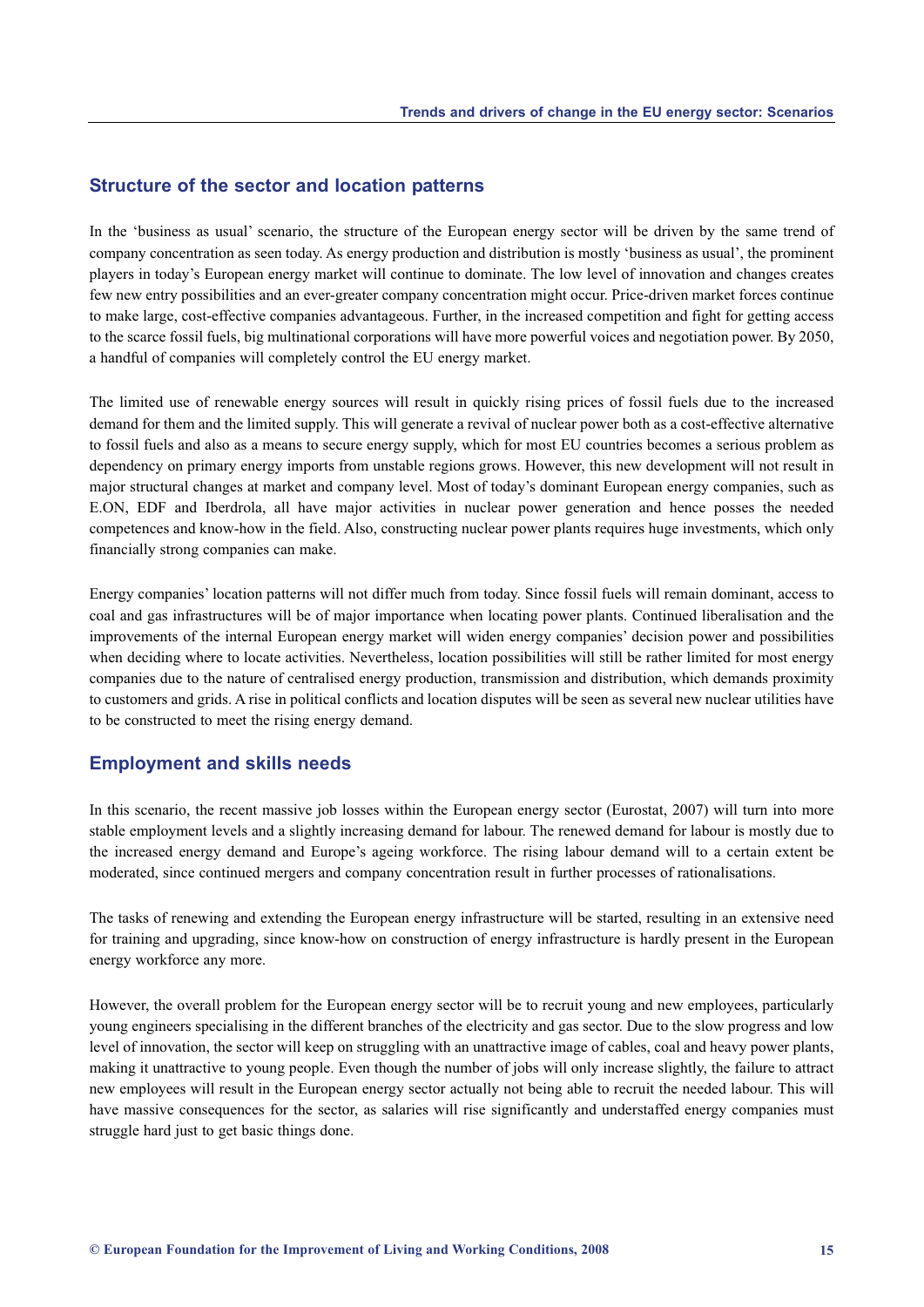#### **Impact on society**

In the 'business as usual' scenario, energy prices will increase only slightly during the first decades due to the low level of new investment in renewable energy utilities and the fact that an increased share of electricity will come from cheap coal-fired power stations. In the long run, as fossil fuels become scarce and more expensive to extract, there will be a dramatic rise in energy prices. International conflicts and civil unrest may arise or be strengthened as disputes about fossil fuels increase. This will lead to higher energy prises, which again could generate and worsen international and regional tensions.

The significant rise in energy prices and low energy security will have negative consequences for the world economy. Poor countries and regions within Africa, Asia and Latin America with little access to energy-efficiency technologies will suffer the most. The European economy will also suffer significantly, being highly dependent on primary energy imports. Energy-intensive sectors such as paper, iron and chemical production will experience an economic downturn. The regions in the EU with many poor consumers, much heavy industry and little energy-efficiency technologies, such as many parts of Eastern Europe, will experience the most significant economic downturn.

As the use of fossil fuels continues and even increases, pollution and  $CO<sub>2</sub>$  emissions will be a tremendous problem. Global warming will not be stopped, resulting in rising water levels and extreme weather conditions with tremendous human, social and economic consequences all over the world.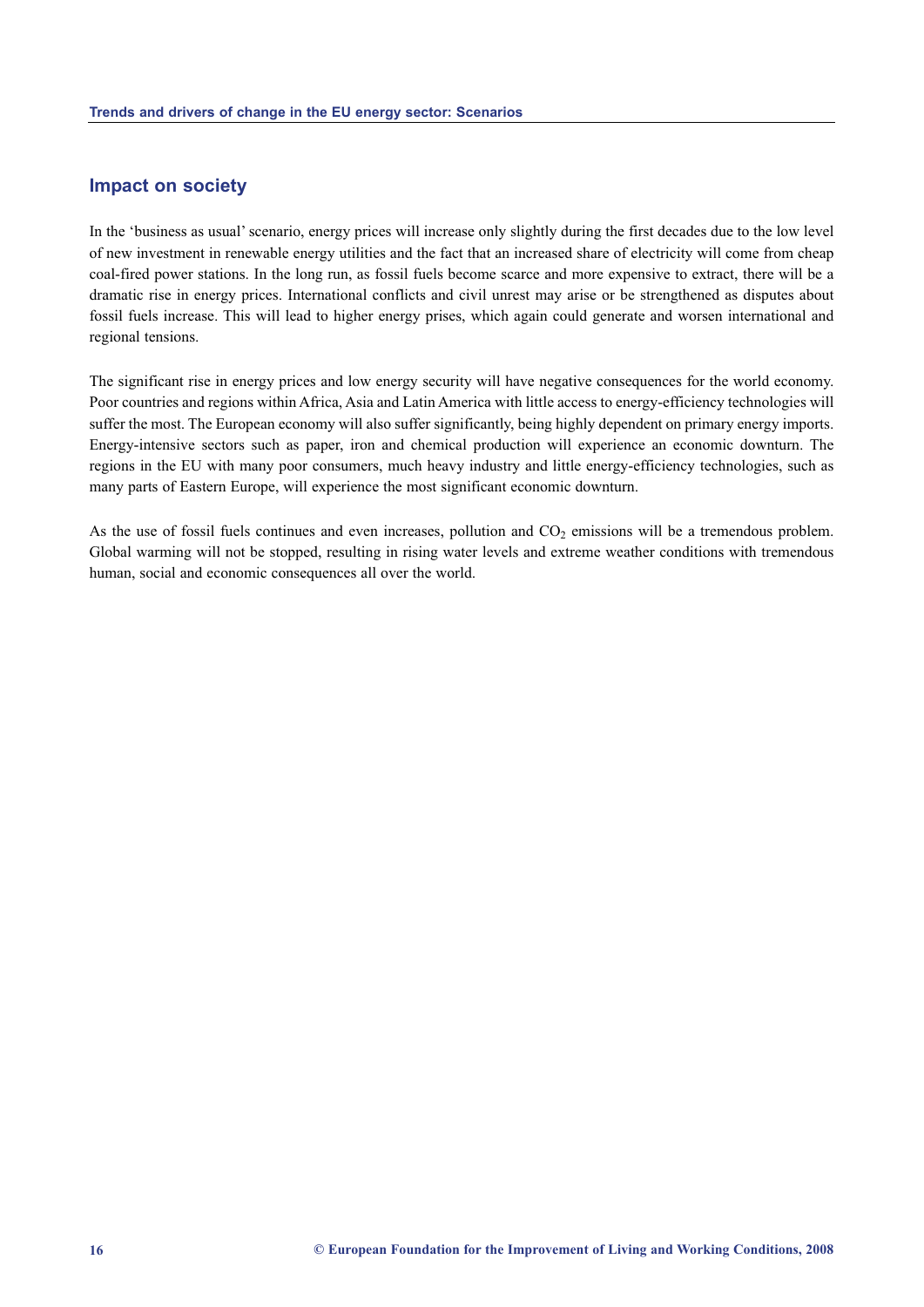# <span id="page-17-0"></span>The 'renaissance' scenario

In the 'renaissance' scenario, the lack of international agreements on climate and climate-friendly energy sources will slow down developments and changes in the energy sector, as in the 'business as usual' scenario. However, in this second scenario, a number of technological breakthroughs will generate some sudden changes and restart innovation and development in the sector and hence result in what could be called the renaissance (rebirth) of the European energy sector.

With no existing political obligations on lowering  $CO<sub>2</sub>$  emissions or increasing renewables' share of energy production, the main drivers will be market forces and hence mostly price driven. In the beginning, this will lead to a significant demand for fossil fuels, putting pressure on the energy sector. However, the combination of rising prices of fossil fuels and the new possibilities created by the technological breakthroughs in renewables will lower the dependency on fossil fuels in the long run.

### **Plausibility of the scenario**

As described in the 'business as usual' scenario, the risk of failure of uniting the world's most important countries in a global treaty on cutting down  $CO<sub>2</sub>$  emissions is prevalent. Geopolitical disputes about energy and the fierce economic competition between regions and nations have so far been an effective doorstop for a global treaty on reducing  $CO<sub>2</sub>$ emissions.

However, the combination in the scenario of no political agreements on climate and energy and a relatively high level of technological breakthroughs is less likely to happen. The plausibility of technological breakthroughs happening largely depend on the amount of money and resources being spent on R&D, and with no political incentives to develop new renewable technologies, the level of R&D activities in the energy sector is likely to decline. The possibility of important technological breakthroughs are, however, still prevalent, making this scenario a real possibility.

#### **Renewables and R&D**

The share of renewables will increase during the first years as a result of the already existing EU obligations on lowering  $CO<sub>2</sub>$  emissions and increasing the share of renewable energy sources. As political obligations for the energy sector to cut down CO<sub>2</sub> emission fade, companies will be focused on revenues and a rising demand for fossil fuels will be seen. In the long run, technological breakthroughs will start changing this.

With no obligations to lower CO<sub>2</sub> emissions, R&D activities will focus on energy-efficient technologies and promising renewable technologies that in time could become a cheaper and more secure energy source than fossil fuels. Technologies such as  $CO<sub>2</sub>$  storage will naturally be given less attention. Breakthroughs could come in the use of hydrogen and fuel cells, but they would most likely be improvements of more well-known renewable energy sources such as wind, wave and solar power, which for most energy companies would be far more attractive to invest in, as they are already being used today and are known in large electricity productions.

Between 2030 and 2050, the combination of technological breakthroughs and ever-rising prices of fossil fuels will make renewable sources favourable. As payback times typically reach 30 to 60 years in a electricity utility, the massive investments in traditional electricity production from coal, gas and nuclear done in the first period of this scenario to meet the increased energy demand will slow the transformation to renewables.

The proof that alternative energy sources actually can be economically favourable to fossil fuels will motivate both governments and companies to make further investments in R&D activities, promising new profitable technological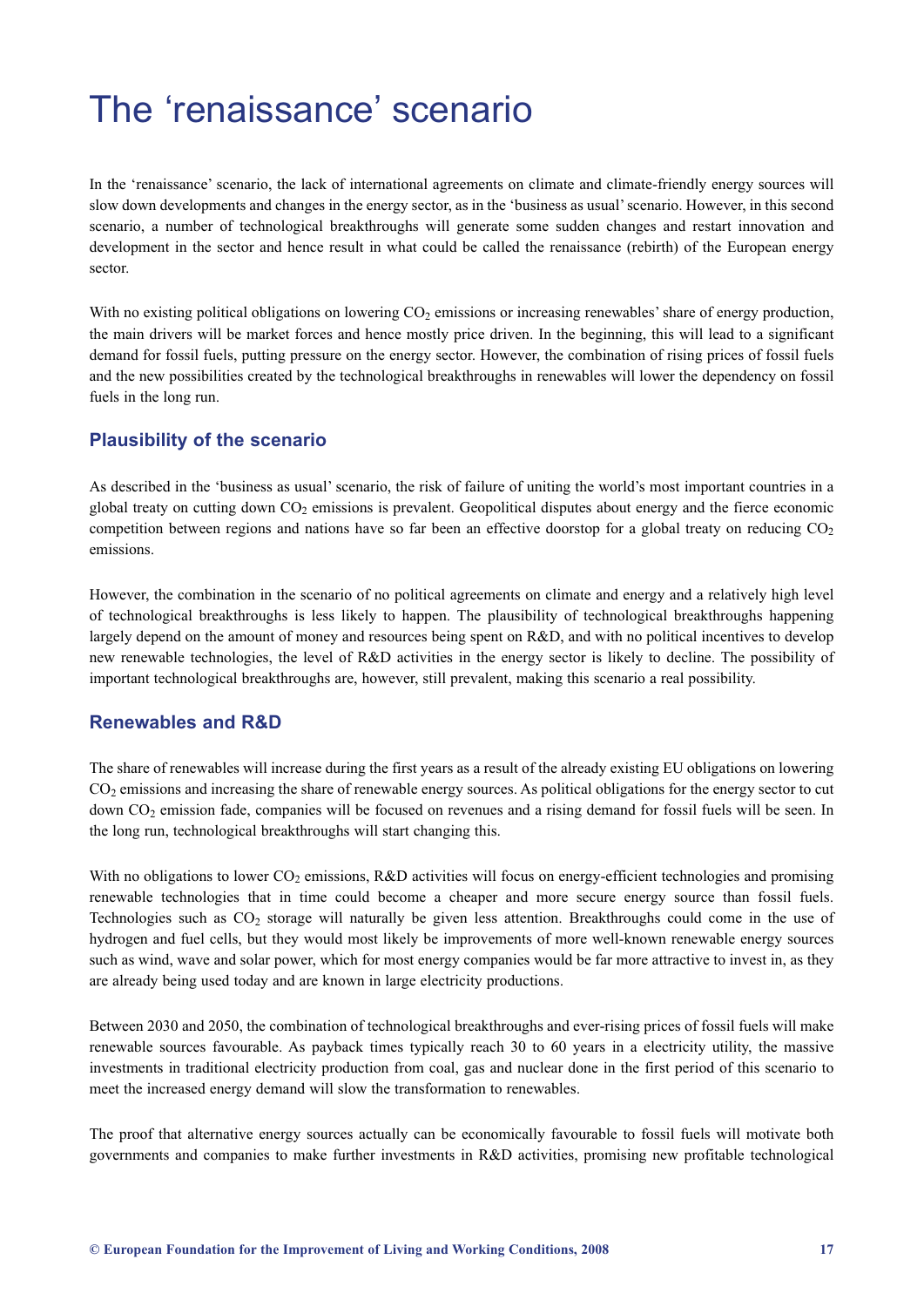breakthroughs. In the long run, this will speed up the pace of innovation and progress in the energy sector and renewables' share of total energy production will quickly become dominant from this point.

#### **Structure of the sector and location patterns**

In the short term, the European energy sector will keep today's structure with a high degree of company concentration. The dependency on fossil fuels and on well-known technologies will favour existing companies dominating Europe's energy sector.

In time, breakthroughs and technological progress will create some openings for new companies and add dynamism to the otherwise inert European energy market traditionally carved up between huge international energy companies and strong national interests. Location patterns might change with technological developments within renewables as huge offshore wave and wind turbines become major contributors to European energy production. As progress speeds up, the lack of well-educated labour (see 'Employment and skills needs' section below) will force European energy companies to outsource R&D activities to countries with a highly skilled labour force but higher unemployment rates.

#### **Employment and skills needs**

As in the 'business as usual' scenario, the European energy sector will experience a slight but renewed increase for labour due to the increased energy demand, Europe's ageing workforce and the tasks of renewing and extending the European energy infrastructure. As technological breakthroughs facilitate the transformation to renewable energy sources, the demand for labour will increase further. Together with the task of renovating the energy infrastructure, the application of new technologies will result in significant needs for new skills, job profiles and hence the upgrading of existing employees as well as the recruitment of new and well-educated employees.

With the beginning of the transformation to renewable energy and increasing levels of innovation and R&D, the European energy sector will be able to refurbish its somewhat dusty image and experience a degree of renewed popularity among young and well-educated employees. However, it will still be hard for the sector to recruit the needed employees, as an ageing European population makes competition for well-educated candidates fierce and the sector will have to struggle with an image that might be improving but is still severely damaged after many years of stagnation and lack of progress.

#### **Impact on society**

In the 'renaissance' scenario, energy prices will increase steadily but only slightly. The pressure from increasing gas and coal prices will be relieved by the gradually introduced renewable technologies, which, thanks to technological breakthroughs, will be much more cost effective than today. Hence, in this scenario, energy prices are an issue of less importance regarding impact on society.

CO<sub>2</sub> emissions will be –reduced, but too late to avoid serious climate change. Though not apocalyptical, Europe and the rest of the world will experience extreme weather conditions and rising water levels with the attendant social and economic consequences. In contrast to the 'business as usual' scenario, there is hope that further and more destructive climate changes will be stopped in time.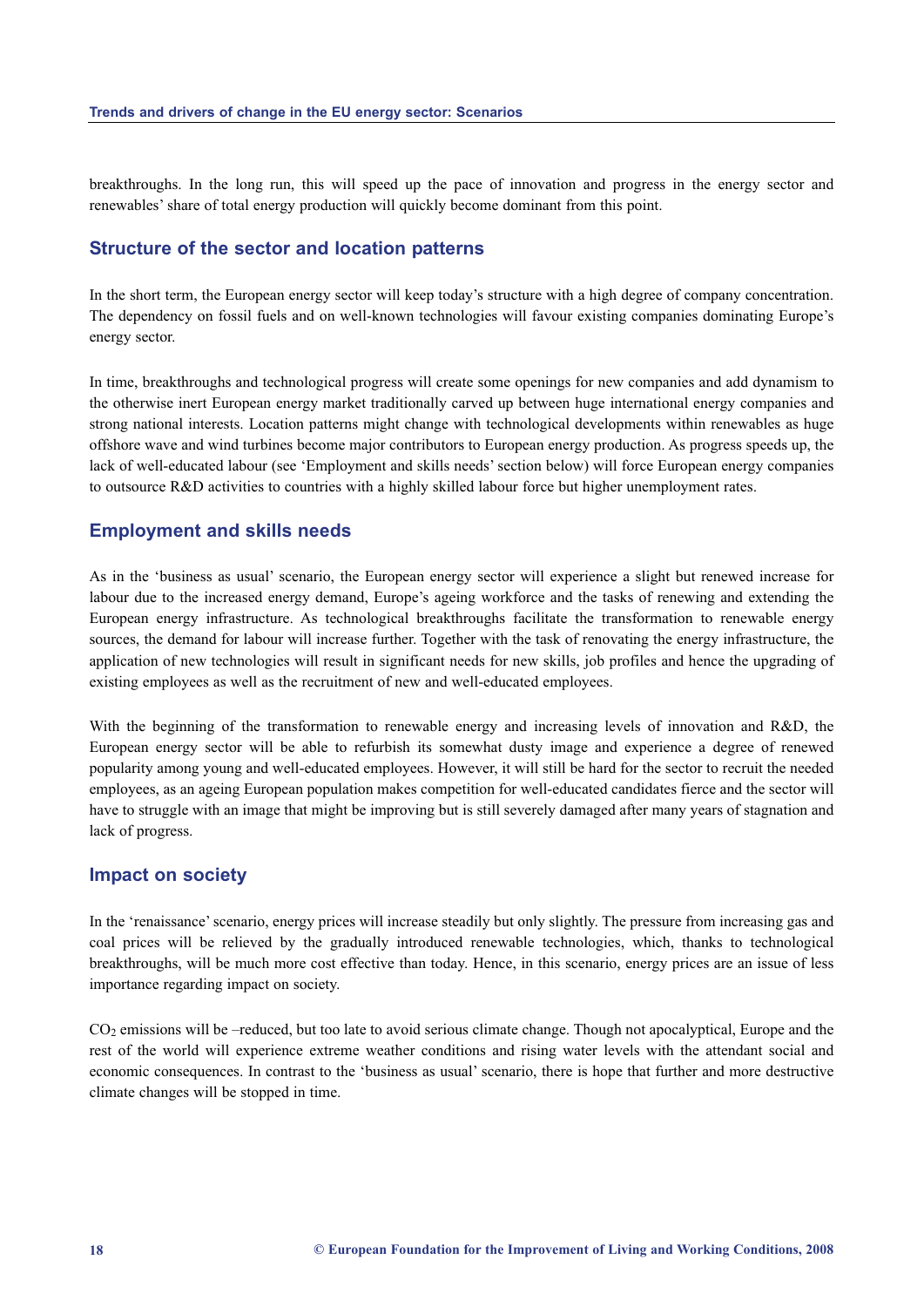# <span id="page-19-0"></span>The 'evolution' scenario

The 'evolution' scenario is characterised by the energy sector progressing slowly but steadily, as in the process of evolution, and relying heavily on improvements and the expansion of existing renewables and  $CO<sub>2</sub>$ -neutral technologies.

The presence of international treaties on climate and energy puts strong pressure on the energy sector to change. Together with the internationally-agreed obligations to cut down  $CO<sub>2</sub>$  emissions, there are also significant public subsidies for the development and expansion of renewable energy sources and favourable guaranteed minimum prices for renewably generated electricity and heat.

Though significant resources are being spent in developing renewable energy sources, the lack of actual technological breakthroughs hinders the transformation to new technologies to some degree and slows down the overall progress and development of the sector. Nevertheless, the international obligations on lowering  $CO<sub>2</sub>$  emissions and increasing renewables results in an energy sector working hard to progress. This ensures the slow but steady evolution and transformation of the European energy sector.

### **Plausibility of the scenario**

Clearly, the escalating climate changes have the potential of sweeping away national and geopolitical interests that so far have blocked binding international agreements on climate and climate-friendly energy production. Further, though the consulted experts where not consulted on the four scenarios presented here, most of their own opinions on the most likely future of the energy sector look much like the 'evolution' scenario.

At first it may seem unrealistic that the huge investments in R&D which are likely to come will not result in major technological breakthroughs during the next 30 to 50 years, but if we look back 30 to 50 years, it clearly gives the impression of an energy sector developing steadily but with very few revolutions and technological breakthroughs. So far, evolution seems to have been the developing mode for the energy sector.

### **Renewables and R&D**

After a successful UN meeting in Copenhagen in 2009 on climate change where China, the EU, India, Japan, Russia, the US and several other countries agree to cut down  $CO<sub>2</sub>$  emissions both in the short term (the next 10 to 15 years) and in the long run (the next 30 to 50 years), the share of renewable energy sources will increase steadily.

Following the successful outcome of the Copenhagen treaty on climate change, more international as well as national and regional treaties and instruments will be introduced. Among others, the  $CO<sub>2</sub>$  trading scheme will be harmonised and applied in all countries that sign the Copenhagen treaty. This will make  $CO<sub>2</sub>$  quotas an international good with rapidly increasing prices. Together with strengthened obligations and favourable subsidies and minimum prices on renewables, the expensive  $CO<sub>2</sub>$  quotas will be a strong motivational factor for energy companies to increase their use of renewable energy sources and other technologies to cut down on  $CO<sub>2</sub>$  emissions.

Hoping to develop the future's clean, cheap and effective energy sources, enormous amounts of money from both public and private stakeholders are being spent in R&D activities. Yet even though great results are achieved in making existing technologies cheaper and more efficient, the actual technological breakthroughs are lacking.

The lack of technological breakthroughs makes it impossible to reach the goals of cutting down  $CO<sub>2</sub>$  emissions and meeting a rising energy demand solely by turning to renewables. Installed renewable utilities will mostly be the ones known today, e.g. wind turbines and solar power, which demand great investments and are not cost effective compared to fossil fuels.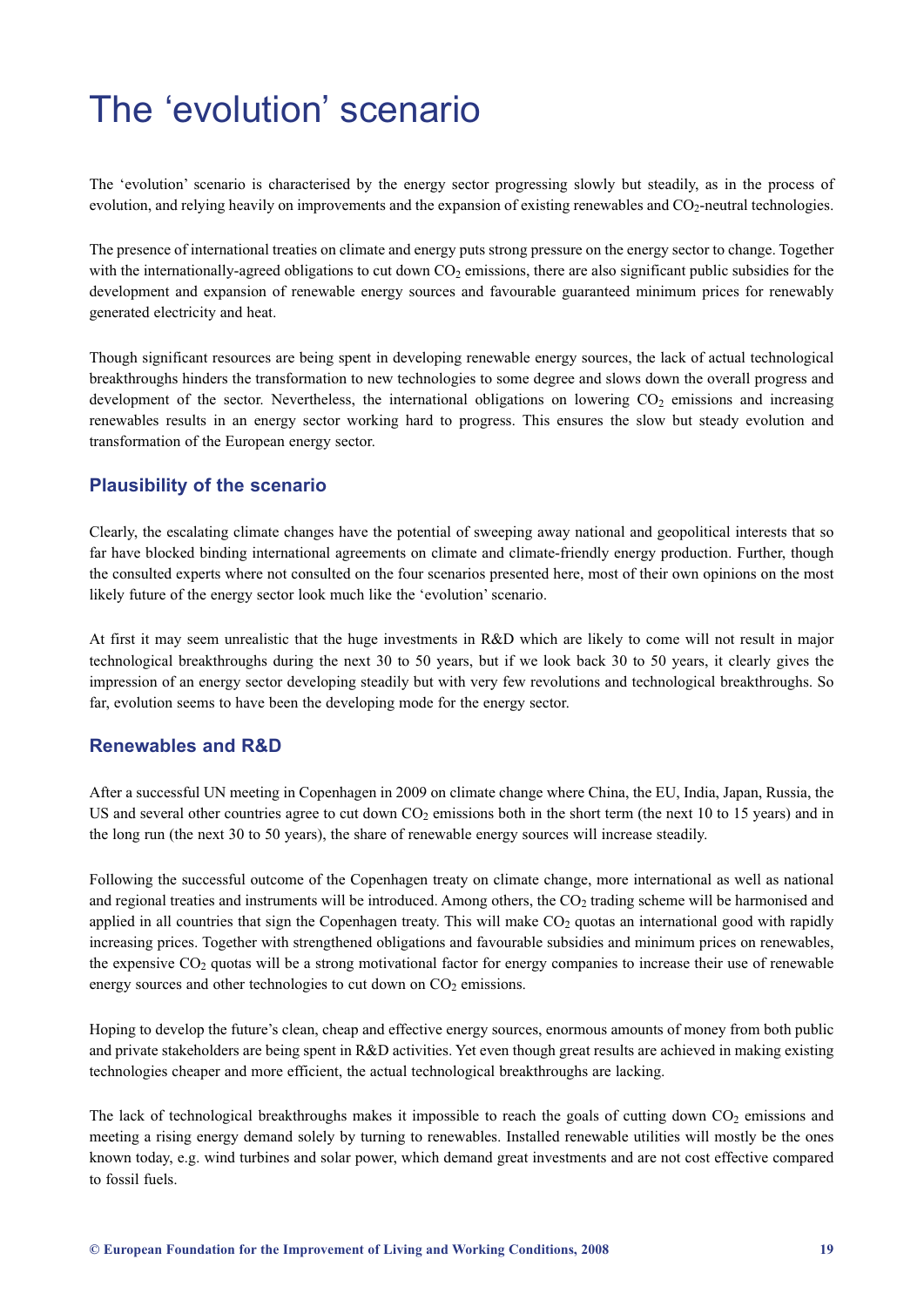As it is realised that goals cannot be reached solely by turning to renewables,  $R&D$  in  $CO<sub>2</sub>$  storage, pyrolysis and other technologies binding  $CO_2$  emissions from fossil-based energy production will receive much focus.  $CO_2$ -storing techniques develop promisingly but still too slowly to be applied in a large scale within the first decades of the scenario. This will undoubtedly lead to at least a minor comeback for nuclear power, and countries such as Denmark that have previously decided not to have nuclear utilities will have to reconsider this or else increase electricity imports from countries with nuclear power production, since they will most likely be unable to meet the increased electricity demand by depending solely on renewable energy sources.

The use of combined heat and power generation (CHP) will also be increased in order to improve the supply systems' efficiency. In the longer term, decreasing demand for heat due to global warming and improved insulation and energy efficiency and the potential for producing heat from alternative renewable sources will limit the expansion possibilities of CHP.

In the struggle to reach the goals of cutting down  $CO<sub>2</sub>$  emissions without the needed  $CO<sub>2</sub>$ -neutral energy production technologies, energy-efficiency technologies will come to play a key role as well as being the focus of many R&D investments.

#### **Structure of the sector and location patterns**

The few new entry possibilities due to new technological developments will result in only minor changes in the primary structure of the European energy sector. The huge international corporations will continue to dominate the European energy sector, but at other levels a number of changes will happen.

The great amount of public and private funds invested in R&D will create some openings for new engineering and R&D companies and a booming world market for know-how and technology within renewables and energy efficiency will create great export and expansion possibilities for European energy-related companies. In general, a future world market for energy technology relying mostly on the renewable technologies known and applied today will place the European energy sector, being the world leader within renewables at present, in a very favourable position.

A huge number of new networks and clusters will appear. Public authorities, universities and companies all along the energy value chain will be interested in joining forces to improve innovation, acquiring the badly-needed skilled labour and to be able to exploit the many new possibilities in the world market for  $CO<sub>2</sub>$ -neutral energy technology and knowhow.

New investors such as pension funds will also enter the European energy sector, which will be in great need of capital. The enormous tasks of renewing the infrastructure, meeting rising energy demand and turning to renewable energy sources will require huge investments. Though bringing in new investors, it will definitely favour the existing structure with a few big energy companies.

In general, location patterns will not differ from today, since both structure and technology will remain the same. The energy system will also remain highly centralised due to the need for huge production utilities. The exact location of power stations will change as renewable energy utilities such as wind turbines become major contributors to European energy production, but the nature of centralised energy production will still demand proximity to customers and grids and hence limit location possibilities. The boom in R&D activities and the shortage of skilled labour (see below) will force European energy companies to outsource some R&D activities.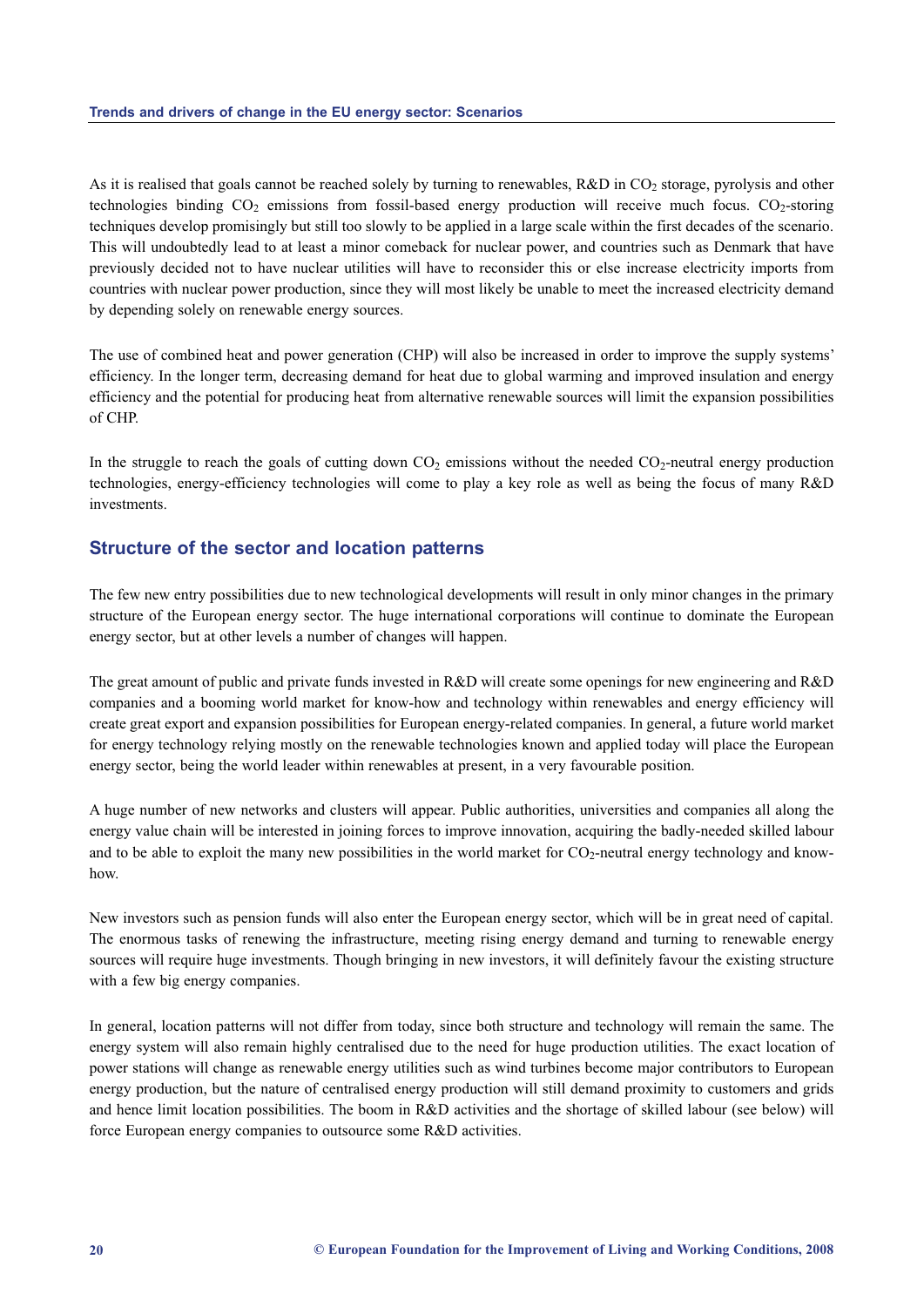#### **Employment and skills needs**

As in the two former scenarios, the expansion and renewal of the European energy infrastructure will lead to significant needs for new skills, job profiles and hence the upgrading of existing employees as well as the recruitment of new and well-educated employees. To this should be added the many new jobs and skills needs created by the task of adapting the electricity infrastructure to the many new renewable energy utilities, which will be far less controllable in terms of production regularity and output quantity.

However, as well as the need for new skills, the most significant increase in employees will be within the renewables sector itself and its suppliers that produce and maintain the renewable utilities such as wind farms and solar power utilities.

New jobs will appear within engineering and R&D, but less 'technical' skills will also increasingly be demanded. Employees with skills and competences within multi-stakeholder corporations and project management will be much in demand due to many large-scale development programmes with high interaction between public and private stakeholders and investors. Further, the internationalisation of the market for renewable energy with the European energy sector as dominant player will also require employees with international competences and profiles in terms of, for example, languages, cultural knowledge and intercultural competences.

Altogether, the need for skilled labour within the European energy sector will increase dramatically in this scenario, but the new dynamism and focus on innovation and renewable energy will improve the image of the energy sector, making it easier to attract young and well-educated candidates. Still, the high increase in labour demand combined with an ageing European population will make it impossible to recruit all the needed employees in Europe. This will lead to outsourcing of some activities, as previously described, as well as increased pressure for easing the entry of foreign workers to Europe.

#### **Impact on society**

First of all, the 'evolution' scenario will result in high energy prices. Prices will not explode, but will rise quickly and steadily. Electricity and heat will be much more expensive to produce when having to rely mostly on using the renewable technologies known today, which are not cost effective compared to fossil fuels. Also, the great investments in R&D will have to be paid by consumers to some degree.

The high energy prices will naturally have the worst social and economic consequences for the European regions with large impoverished population groups and with a high share of heavy and energy-intensive industries. In general, the high energy prices might result in a global economic recession. As energy-efficiency technologies are increasingly introduced and the market adapts to the high energy prices, the world economy will flourish again, supported by the sustainable development of the energy sector and the many technological and scientific spin-offs generated from the huge investments in R&D within energy but applicable in many other sectors as well.

 $CO<sub>2</sub>$  emissions will gradually be cut down, but some further climate changes will inevitably occur, potentially destabilising the world economy. However, in the long run, the worldwide decrease in  $CO<sub>2</sub>$  emissions will avoid climate changes becoming a serious threat to mankind and the world as we know it today.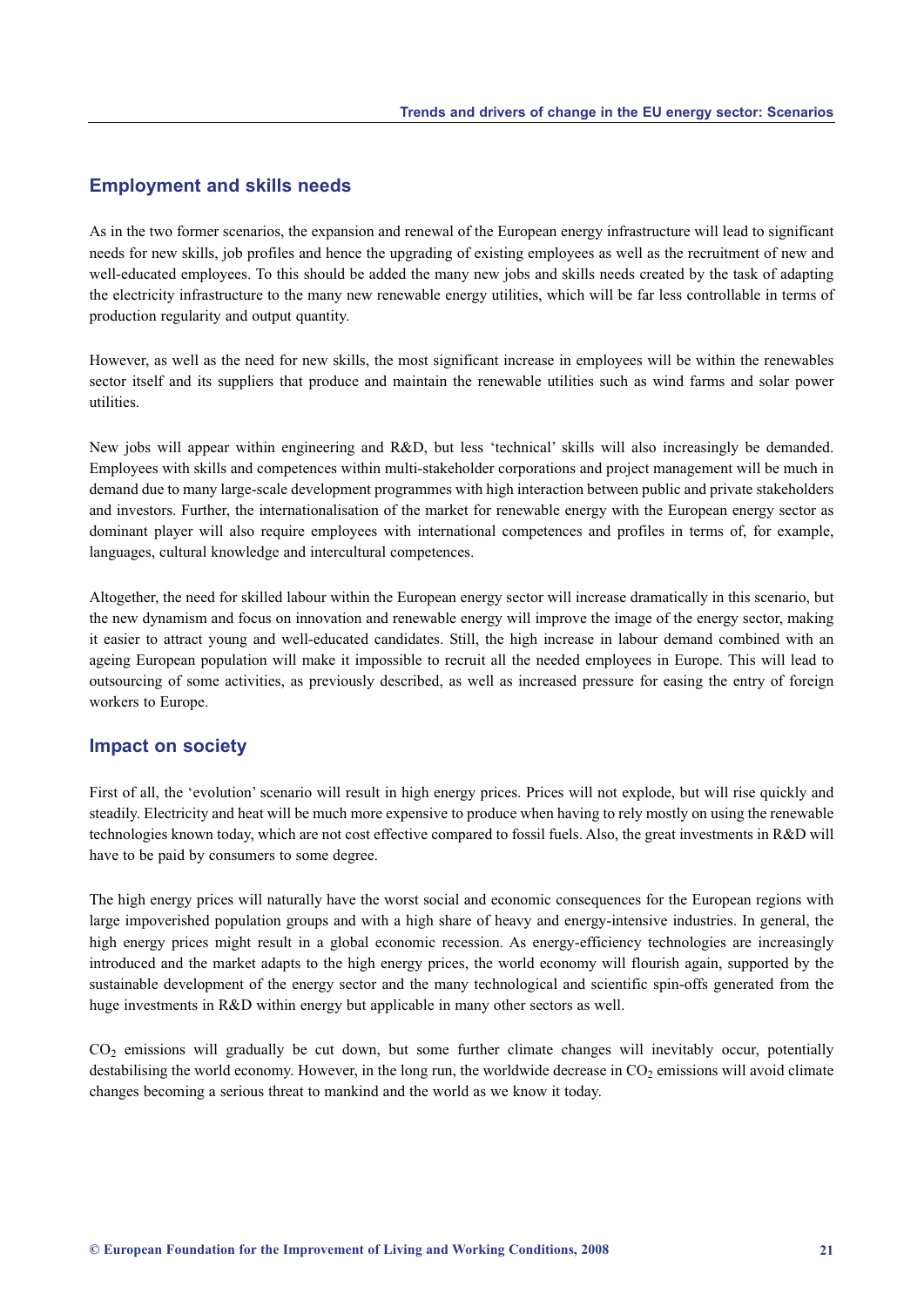# The 'revolution' scenario

As the name suggests, the 'revolution' scenario implies a true revolution and complete restructuring of the energy sector. Binding international agreements on cutting down CO<sub>2</sub> emissions kick starts the fast development of and changes in the energy sector. Many resources are put into R&D activities within renewable energy sources and  $CO<sub>2</sub>$  storing, which generates important technological breakthroughs, soon starting a revolution of the European energy sector.

The development and use of renewable energy sources will speed up, resulting in a rapid development of the energy sector, as has been seen within computer and communication technologies, which today are available and accessible for most people in the EU and indeed the world. In line with this development, the energy system will be decentralised and 'popularised' as small, decentralised renewable heat and electricity utilities at low prices are invented and made available to the public.

The significant technological breakthroughs will in the long run make international agreements unnecessary, as the cost of fossil-based energy production will exceed that of the highly effective decentralised renewable energy sources. Hence, in the 'revolution' scenario, we will experience a shift from a highly politically regulated sector during the first decades to an energy sector mainly driven by market forces as new and cheap renewable energy sources render political regulation on CO<sub>2</sub> superfluous.

### **Plausibility of the scenario**

As formerly described in the 'evolution' scenario, it is plausible that the serious threat of climate change can sweep away the problems and disputes which so far have made it impossible to reach a binding international agreement on cutting down CO<sub>2</sub> emissions.

Though the energy sector has experienced very few, if any, revolutions during the last 30 to 50 years, an international treaty on lowering  $CO<sub>2</sub>$  emission could be perceived as a revolution in itself, potentially revolutionising the whole energy sector as major efforts are made to develop new, alternative and CO<sub>2</sub>-neutral energy sources. The huge amounts of money put into R&D activities could potentially generate the technological breakthroughs needed to kick start the revolution of the European energy sector.

### **Renewables and R&D**

With the presence of binding international agreements on lowering  $CO<sub>2</sub>$  emissions which began with the Copenhagen treaty on climate change, the process of increasing the share of renewable energy is kick started. During the first decades, however, the transformation to  $CO<sub>2</sub>$ -neutral energy sources is steady but rather slow, since the energy sector must rely on the costly and ineffective renewable technologies we know today.

With the pressure from the international climate obligations, the energy sector invests enormous resources in R&D to develop clean and cheaper energy technologies. Public authorities also support R&D activities with significant resources as well as the implementation of renewable energy sources. After a couple of decades of intensive R&D activities, the efforts pay off as significant breakthroughs are made within biofuels, solar, wave, wind and geothermal power. These energy sources are already utilised on a large scale at this point, but the technological breakthroughs will make them much more effective and expand their possible use. The use of photovoltaic solar cells is particularly widened – their ability to transform solar energy into electricity is improved to a degree that even makes them applicable in northern and less sunny countries. Even in heavily cloudy weather, they are now able to produce a significant amount of electricity.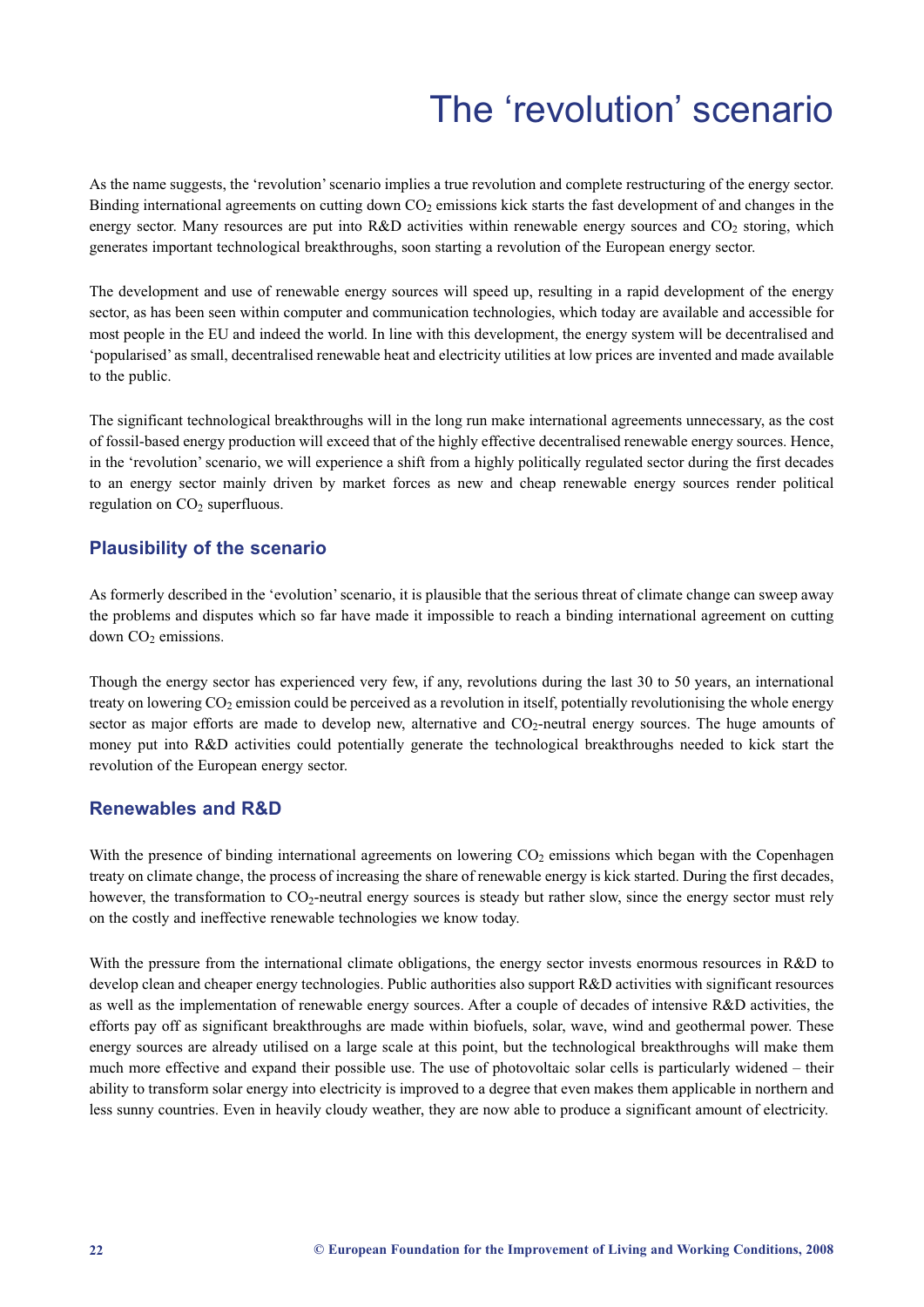The technological breakthroughs making renewable energy 'good business' generates an upward spiral where companies are motivated to invest in further R&D activities. This generates new developments and, potentially, new technological breakthroughs, which again will motivate companies to make further investments in R&D.

The successful development of  $CO<sub>2</sub>$  storage techniques as well as increased use of combined heat and power generation (CHP) also helps to cut  $CO<sub>2</sub>$  emissions significantly. But as renewable energy sources are developed and made economically advantageous compared to fossil fuels, the role of CHP and  $CO<sub>2</sub>$  storing is decreased.

Nuclear power generation experiences a minor comeback in the first decades of the scenario, where the transformation to  $CO<sub>2</sub>$ -neutral energy sources is slowed due to the lack of efficient renewable energy technologies. After this, the technological breakthroughs within renewables largely render nuclear technology superfluous and the technology is completely being phased out as Europe's energy system is decentralised, since this makes the integration of nuclear utilities difficult and expensive.

#### **The possibility of a hydrogen economy**

Hydrogen is not a primary energy source, but an energy storage medium. It does not exist in pure form in nature, which means that is has to be extracted from, for example, water by using electrolysis.

The vision of a hydrogen-based economy relies on the expectations that hydrogen can be produced from cost- and environmentally-effective sources and that applications using hydrogen, such as fuel cell vehicles, will be effective and affordable enough to gain leading market shares.

The actual plausibility of a world economy fuelled by hydrogen is a highly debatable matter and many experts doubt it. Technologically, we are still far from being able to extract, distribute and store hydrogen in cost-effective and safe ways.

Nevertheless, a breakthrough in hydrogen technologies will result in major changes in the energy sector.

First, hydrogen will change the transport sector, which today is heavily dependent on expensive and insecure fossil energy sources.

Second, developments will potentially also enable hydrogen use in power generation utilities. This will make smallscale generation utilities much more effective and thereby change the electricity sector dramatically.

Source: *European Foundation, 2008*

In 2050, around 90% of Europe's total electricity and heat production comes from renewable sources. Further, since the transport sector has introduced several new technologies, including, for example, biofuels and electricity-driven vehicles, the total energy consumption will also be dominated by renewables, though to a lesser degree than electricity and heat consumption.

The development of hybrid vehicles using mixtures of electricity and bio or fossil fuels, thus increasing the demand for electricity even further, will be a major new feature with great importance for overall energy consumption. Besides this, the new ability to store huge amounts of electricity in batteries developed by the automotive industry will influence the electricity system as a whole as the controllability of weather-dependent energy sources, such as wind power, will be improved considerably.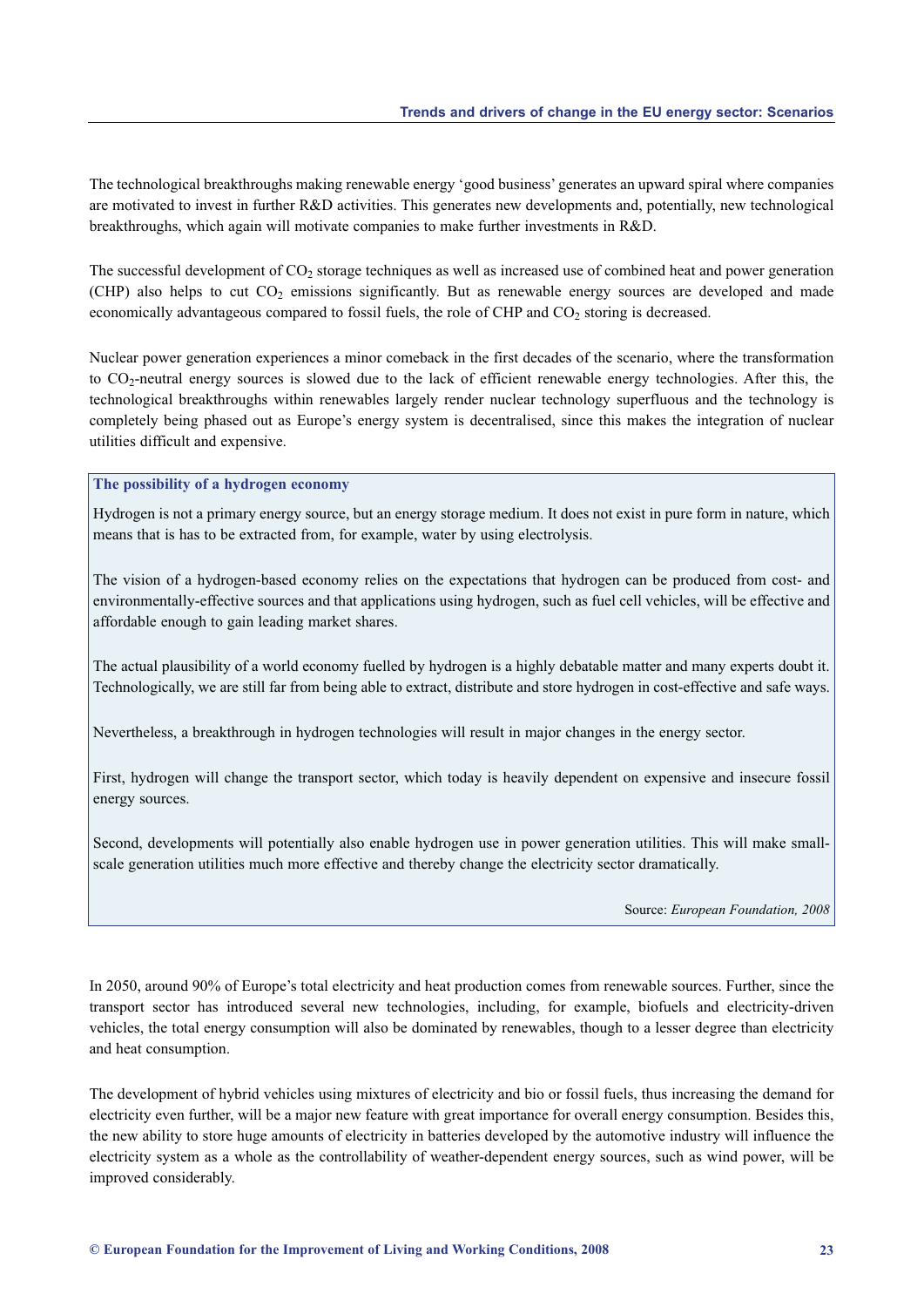#### **Structure of the sector and location patterns**

To achieve higher efficiency and diminish distribution losses, the energy system will be decentralised, meaning that heat and electricity are generated at or very near the point of use. Today's centralised systems waste around two-thirds of their energy (EREC, 2007). Decentralisation is made possible by the new and improved renewable energy technologies such as solar and geothermal power and biofuels.

The decentralisation tendency will restructure the energy sector completely, marking an end to company concentration and the advantages of huge multinational corporations within energy generation and distribution. Most decentralised energy utilities will be owned by the people depending on them, be it households or larger cooperatives covering housing blocks or neighbourhoods.

The rapid increase in demand for renewable energy technologies and solutions will generate many export and expansion possibilities for European companies. But the rapid development and the many technological breakthroughs will also open up the market for many new players and result in decentralisation of the world market, with many local SMEs supplying local markets.

The development of electric vehicles will integrate the transport and electricity sectors to a high degree, as they now depend on each other and are able to extract many synergies in the improvement and development of new technologies, such as rechargeable batteries.

In summary, we will see a deeply changed energy sector with many new players, new consortia, clusters and others forms of radical cooperation modes, including various public and private stakeholders.

#### **Employment and skills needs**

As in all of the other scenarios, the expansion and renewal of the European energy infrastructure will lead to significant needs for new skills and hence the upgrading of existing employees as well as the recruitment of new and well-educated candidates. Also, the development, installation and maintenance of the many new renewable energy technologies will increase labour demand.

However, this is only the situation in the first decades of the 'revolution' scenario, where changes in the energy sector are still limited. As the decentralisation tendency comes to dominate the structure of the energy sector, the personnel needed for generating and distribution activities will decline dramatically.

This job decline will be more or less equalled by the new tasks of installing and maintaining the millions of decentralised power utilities, which create thousands of new jobs as well as needs for new skills and job profiles. Also, the demand for highly-skilled R&D personnel will explodes especially for engineers specialised in electricity and renewable energy sources.

Executives, marketing experts and project managers from other, traditionally much more dynamic and decentralised sectors will increasingly be employed in the energy sector, which badly needs their competences and experiences as a result of the complete restructuring of the sector. The new dynamism and the extremely high level of innovation will improve the image of the energy sector, making it one of the most attractive sectors in Europe. At the same time, the complete restructuring of the sector will be a major challenge concerning employment, since it will result in massive needs for retraining existing staff and recruiting new types of employees, creating new education and reorganising the entire workforce.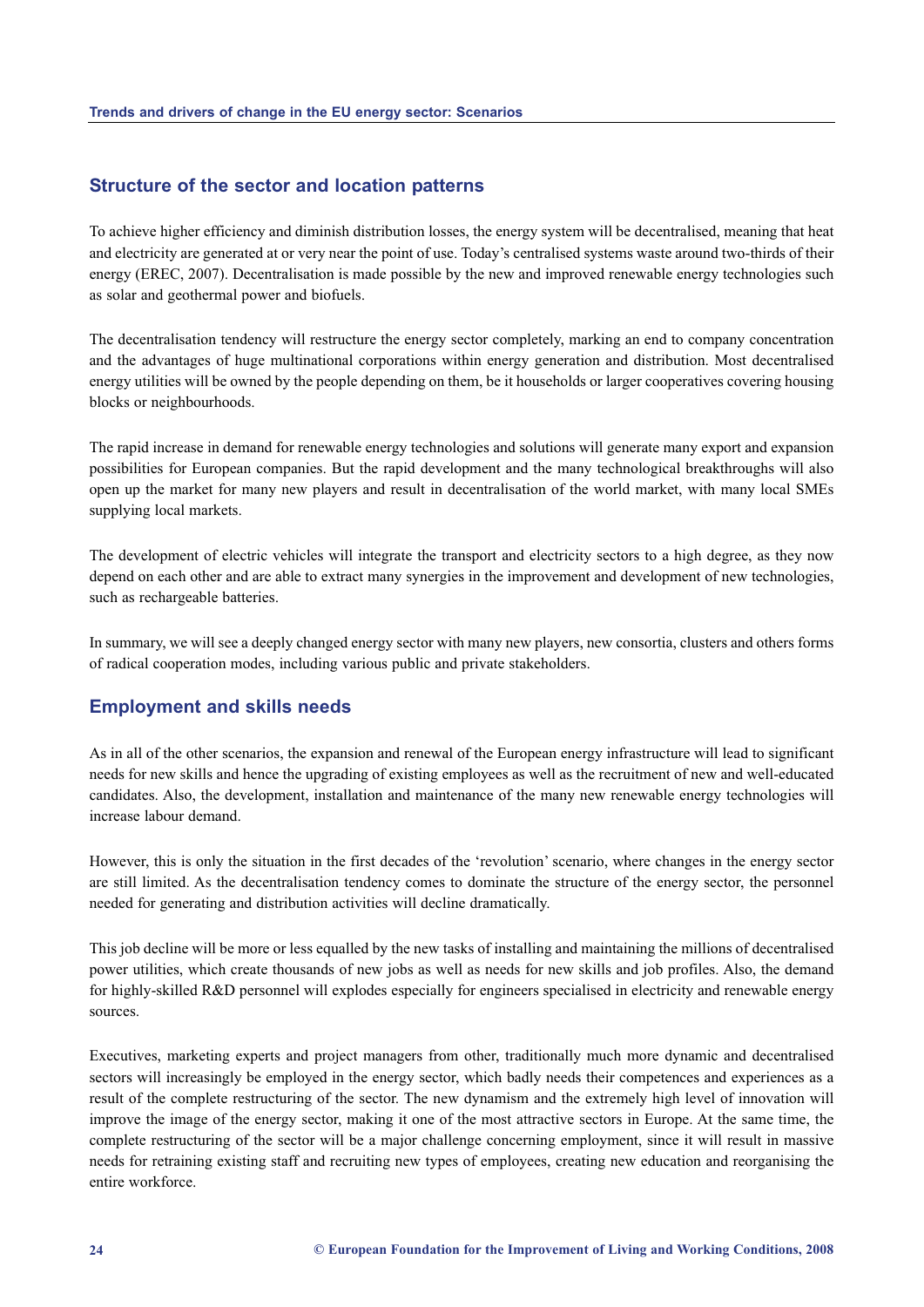#### **Impact on society**

In the first decades of the scenario, energy prices will rise significantly as huge investments are needed in order to improve the European energy infrastructure and reach the goals of increasing renewables' share of energy production. However, in the long term, the technological breakthroughs will lead to cheap energy prices as the investments for the decentralised renewable energy utilities will be low.

Together with the many technological spin-offs from the many R&D activities within the energy sector, the low energy prices and the high degree of energy security will be some of the most decisive drivers in a booming world economy. Oil and gas will lose importance, resulting in less international conflicts. Oil-producing countries, many of them heavily dependent on oil exports, will experience economic decline and a need to restructure their economies and industry to better fit the post-oil world economy. Other developing countries will experience high growth rates as cheap, decentralised, renewable energy utilities help bring economic development to distressed and inaccessible regions.

Though by far the most positive scenario in terms of lowering  $CO<sub>2</sub>$  emissions, some climate changes will occur, though mostly as the result of past  $CO<sub>2</sub>$  emissions. Climate changes will be minor and the rise in temperature will stay under the critical two degree Celsius level.